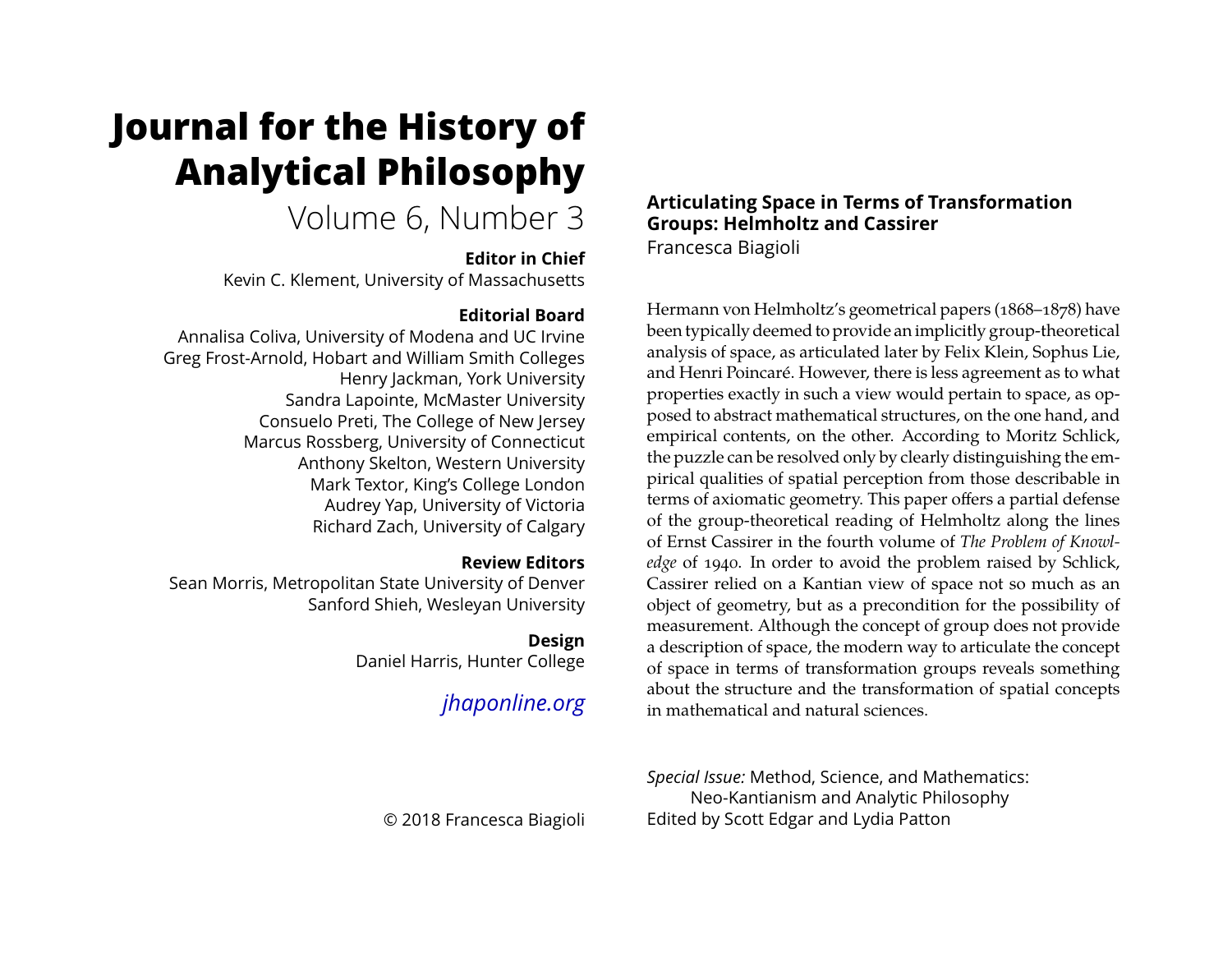#### **Articulating Space in Terms of Transformation Groups: Helmholtz and Cassirer**

#### Francesca Biagioli

#### **1. Introduction**

Hermann von Helmholtz played a key role in the neo-Kantian project of a renewal of Kant's transcendental philosophy not least because of his objections to Kant in the light of later scientific developments. In the eyes of his contemporaries and, more recently, according to scholars such as [Friedman](#page-15-0) [\(1997\)](#page-15-0), [Ryck](#page-16-0)[man](#page-16-0) [\(2005\)](#page-16-0), [DiSalle](#page-15-1) [\(2006\)](#page-15-1), [Hyder](#page-15-2) [\(2009\)](#page-15-2), and [Patton](#page-16-1) [\(2014\)](#page-16-1), Helmholtz formulated both compelling objections to Kant and rejoinders to such objections within the framework of a Kantian epistemology. More generally, his epistemological work is a *locus classicus* for clarifying the issue of which aspects of Kant's philosophy are up to the best current scientific theories and which ones should be refurbished or even rejected on account of theory change. However, this issue becomes more controversial, when it comes to spelling out such aspects.<sup>[1](#page-1-0)</sup> One of the reasons for this, I believe, is that Helmholtz's arguments received different interpretations in the light of mathematical procedures that were developed only later or were not available to him at the time he wrote. Therefore, I have argued elsewhere that a more comprehensive study of the reception of Helmholtz in neo-Kantianism is no less essential to a correct assessment of the aspects of his epistemology that do admit a Kantian interpretation [\(Biagioli](#page-15-3) [2016\)](#page-15-3).

This paper deals with the more particular case of the reception of Helmholtz in the debate on the articulation of the concept of space in terms of transformation groups. The question whether Helmholtz foreshadowed such an approach relates to the socalled "Riemann-Helmholtz-Lie problem of space," that is, the problem of determining the necessary and sufficient conditions for a Riemannian metric of constant curvature. As this label suggests, the problem first posed by [Helmholtz](#page-15-5) [\(1868\)](#page-15-5) found a solution only in the third volume of Sophus Lie's *Theorie der Transformationsgruppen* [\(1893\)](#page-16-2)<sup>[2](#page-1-1)</sup>. Accordingly, it became commonplace to attribute to Helmholtz implicitly group-theoretical considerations also with regard to his empiricist philosophy of geometry.[3](#page-1-2) Helmholtz maintained that the axioms of geometry have an empirical origin in our observations of the behavior of solid bodies rather than being *a priori* knowledge in Kant's sense (i.e., necessary and universally valid). Helmholtz's objection to a Kantian method of approaching measurement based on the necessary precondition of Euclidean geometry was that non-Euclidean displacements are imaginable under different empirical conditions. Nevertheless, Helmholtz considered the possibility of generalizing the Kantian notion of the form of spatial intuition to a manifold of constant curvature, which would include Euclidean and non-Euclidean geometries as special cases. In other words, Helmholtz's objection to Kant seems to amount to the fact that the general properties of space can be identified as the invariants of a larger group of transformations than the Euclidean group.

Although much of what Helmholtz says can be given a consistent reading along these lines, several problems arise in the above reading. Which are exactly the general properties of space? How are they distinguished from the more specific ones?

<span id="page-1-0"></span><sup>1</sup>On Hermann Cohen's and Alois Riehl's opposed readings of Helmholtz see [Biagioli\(2014\)](#page-15-4). More details about the controversial aspects in the literature on Helmholtz's characterization of space will be given in Section [3.1.](#page-8-0)

<span id="page-1-1"></span><sup>2</sup>Translated by Joël Merker as *Theory of Transformation Groups: General Properties of Continuous Transformation Groups. A Contemporary Approach and Translation* (2015).

<span id="page-1-2"></span><sup>3</sup>See, e.g., [DiSalle](#page-15-1) [\(2006,](#page-15-1) 77–78): "Poincaré's group-theoretical account of space [\(Poincaré 1902,](#page-16-3) 76–91) is only a psychologically more detailed, and mathematically more precise, articulation of Helmholtz's brief analysis."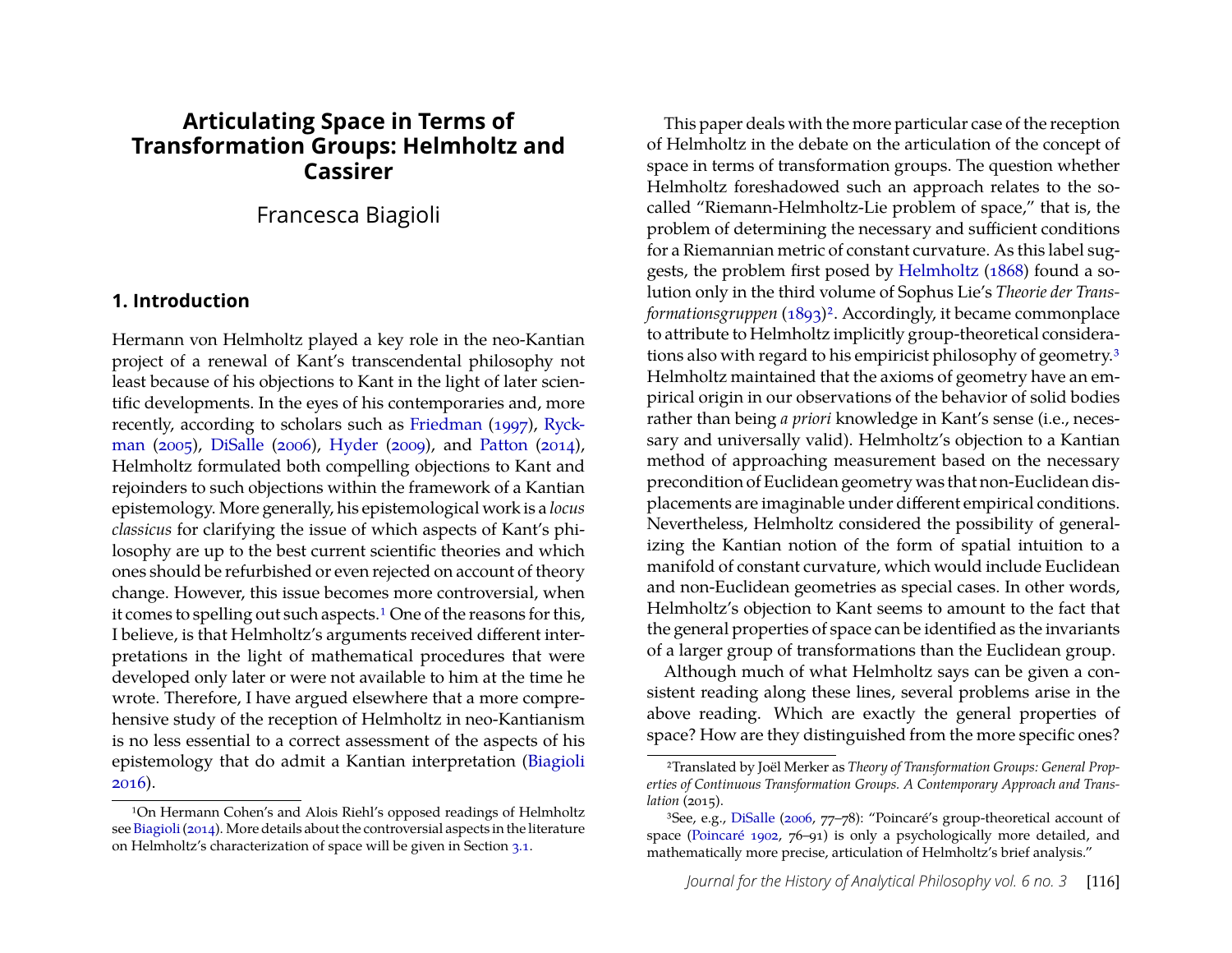Given infinite logical possibilities, what are the criteria for selecting a hypothesis or a class of hypotheses when it comes to the actual structure of space?

I will rely on Moritz Schlick's reading of Helmholtz to argue that these problems did not find an adequate solution in the more recent literature. I will argue for a partial defense of the group-theoretical reading in terms of Cassirer's historical reconstruction of the problem of space, according to which the very idea of using transformation groups to articulate the notion of space served the purpose of exploring new hypotheses.

The first part of the paper discusses some of the evidence for the group-theoretical reading of Helmholtz in his epistemological writings. Subsequently, the main argument for using group theory to spell out Helmholtz's considerations (in particular the thought experiments about the world in a convex mirror) is traced back to Felix Klein [\(1898\)](#page-16-4). The second part of the paper deals with Schlick's critical remarks against this reading, which had imposed itself after Henri Poincaré formulated a similar thought experiment about the non-Euclidean world in *La Science et L'Hypothèse* [\(1902\)](#page-16-3). The concluding section discusses how Cassirer elaborated on the philosophical implications of Klein's and Helmholtz's methodologies in the fourth volume of *Das Erkenntnisproblem in der Philosophie und Wissenschaft der neueren Zeit* (1940)[4](#page-2-0).

#### **2. Helmholtz and the Group-Theoretical View of Geometry**

#### **2.1. A place for group-theoretical considerations in Helmholtz's geometrical papers: 1868–1878**

Helmholtz formulated what he believed to be a set of necessary and sufficient conditions for a Riemannian metric of constant curvature in 1868. Later group-theoretical considerations in the work of Lie relate, in particular, to Helmholtz's requirement that any point of a system in motion can be moved continuously to the place of any other (i.e., the free mobility of rigid bodies). As pointed out by Lie, Helmholtz seems to presuppose a false inference from the latter condition to a similar requirement of free mobility at the infinitesimal level. Lie showed that, nevertheless, a proof of Helmholtz's conjecture can be obtained by restricting free mobility and the other conditions to the relations of infinitesimally near points [\(Lie 1893,](#page-16-2) 460–64). Alternatively, Lie showed that Helmholtz's conditions—as originally formulated by him—can be used to characterize Euclidean and non-Euclidean motions, insofar as the operations with rigid bodies form a group (of collineations).<sup>[5](#page-2-1)</sup> However, such a characterization is univocal only for finite regions of space [\(1893,](#page-16-2) 470–71).

Lie's group-theoretical considerations enabled him to gain clarity over what can and cannot be proved under Helmholtz's conditions. In addition, Lie believed that the use of grouptheoretical expressions was at least "compatible" with what Helmholtz said in a time where the language of group theory was not yet available [\(Lie 1893,](#page-16-2) 469).

Further evidence for attributing to Helmholtz grouptheoretical procedures is found in his epistemological lectures for a wider audience, "Über den Ursprung und die Bedeutung der geometrischen Axiome" [\(1870\)](#page-15-7) and "Die Tatsachen in der Wahrnehmung" [\(1878\)](#page-15-8).<sup>[6](#page-2-2)</sup> Although these lectures do not contain

<span id="page-2-0"></span><sup>4</sup>Appeared posthumously in English translation as *The Problem of Knowledge: Philosophy, Science, and History since Hegel* [\(1950\)](#page-15-6).

<span id="page-2-1"></span><sup>5</sup>Informally, operations form a group iff: (i) the product of any two operations of the group also belongs to the group; (ii) for every operation of the group, there exists in the group an inverse operation; (iii) there is in the group an identity substitution. See [Yaglom](#page-16-5) [\(1988,](#page-16-5) 12–13) for a formalization of the original definition, which was first given by Évariste Galois with regard to sets of permutations. As pointed out by [Wussing](#page-16-6) [\(2007\)](#page-16-6), the abstract concept of group originated from the generalization of Galois's and Camille Jordan's notion in the works of Klein and Lie, among others.

<span id="page-2-2"></span><sup>6</sup>Translated as "The Origin and Significance of Geometrical Axioms" and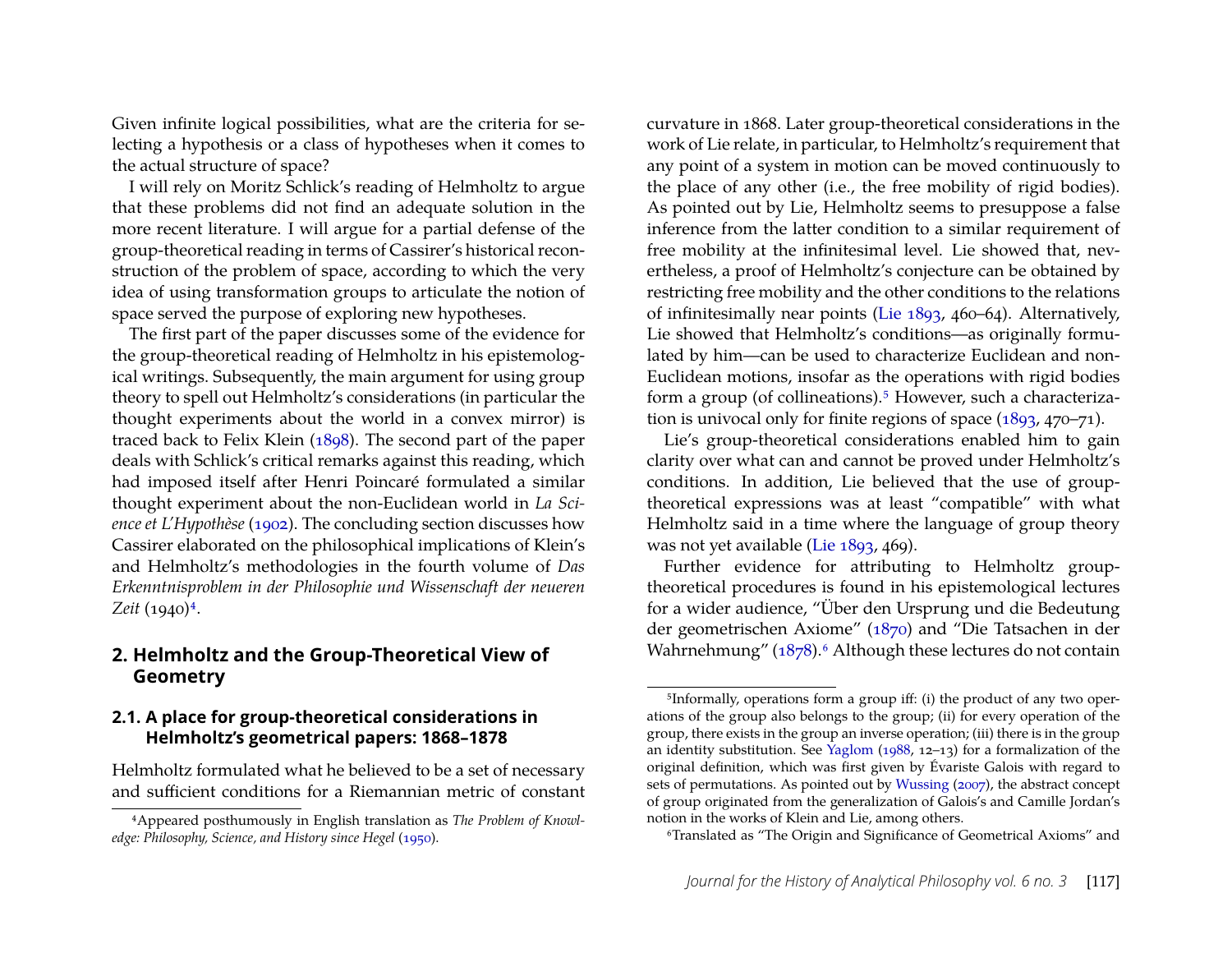new mathematical results, they were the main references for the argument about the possibility of imagining non-Euclidean spaces. This is also due to the fact that, in 1869, Eugenio Beltrami had pointed out to Helmholtz that his previous characterization of rigid motions included non-Euclidean motions. Another reason is that the premises of Helmholtz's argument are taken not from purely mathematical researches, but from his theory of vision [\(Helmholtz 1867\)](#page-15-9). In his epistemological writings, Helmholtz emphasized that the starting point of his geometrical investigation was somehow induced from the observation that solids or parts of our bodies can be brought to congruent coincidence without changing in shape and size, as a sort of generalized "fact" [\(Helmholtz 1921,](#page-15-10) 15, 41, 135–36). The argument of 1870 relies on Helmholtz's empiricist approach for the view that spatial intuitions are inferred from experiences rather than possessed *a priori*, as Kant claimed. Helmholtz argued that Kant's claim was contradicted by the possibility of inferring different intuitions under the hypothesis of different mechanical laws.

Helmholtz described in a thought experiment what the measurements in a convex mirror would look like under the hypothesis that rigid bodies can be superimposed in a congruent manner in the vicinity of the center and tend to contract in the measure that they move towards the edges of the mirror. To an external observer, the objects in the mirror would appear to move as in a pseudospherical space.[7](#page-3-0) For every measurement in our world, there would be a corresponding measurement in the mirror. This means that a hypothetical inhabitant of the mirror, whose bodily and visual experiences would be subject to the same conditions, would be able to judge correctly about distances by visual estimation. If someone who has only had

experience of a flat space would suddenly find herself in such a world, she would perceive very distant objects as nearer and converging lines would appear to diverge as she approaches. However, it is imaginable that she would become accustomed to these phenomena and learn to adjust her judgments after some time. Helmholtz's conclusion is that spatial intuition or immediate knowledge about space is in fact the result of a more complex cognitive process activated by the regularity of the phenomena. Therefore, contrary to Kant's pure intuitions, spatial perception according to Helmholtz can adapt even to intuitions we never had [\(Helmholtz 1921,](#page-15-10) 5).

Helmholtz's argument concerning geometrical axioms is that these can be derived from empirical facts and perhaps even refuted by experience. An example of this is imaginable along the lines of the above thought experiment, insofar as the laws of Euclidean geometry (especially the axiom of parallels) would be approximately valid only at the center of the mirror. The same laws would be contradicted ever more apparently at the periphery. According to Helmholtz, this shows that the particular choice of Euclidean or non-Euclidean axioms in representing space depends on the mechanical behavior of our most fixed bodies. Only free mobility is a precondition for the possibility of measurement itself, as "all spatial measurement, and therefore in general all magnitude concepts applied to space, presuppose the possibility of the motion of spatial structures whose form and magnitude one may take to be unchanging despite the motion" [\(Helmholtz 1921,](#page-15-10) 24).

In 1870, Helmholtz used this argument to reject Kant's view of (Euclidean) geometry as a paradigm of *a priori* knowledge (i.e., apodictic and independent of experience). He clarified the latter point in 1878 by distinguishing the idea of a general form of intuition from the specific assumptions expressed by the axioms of geometry. In the light of this distinction, it becomes clear that Helmholtz's objection to Kant concerns the status of the latter assumptions in particular. He wrote:

<sup>&</sup>quot;The Facts in Perception." Both papers are found in the English edition of Helmholtz's *Epistemological Writings* [\(1977\)](#page-15-11).

<span id="page-3-0"></span><sup>7</sup>Helmholtz's thought experiment is modelled on Beltrami's [\(1868\)](#page-15-12) interpretation of non-Euclidean geometry on a surface called a "pseudosphere."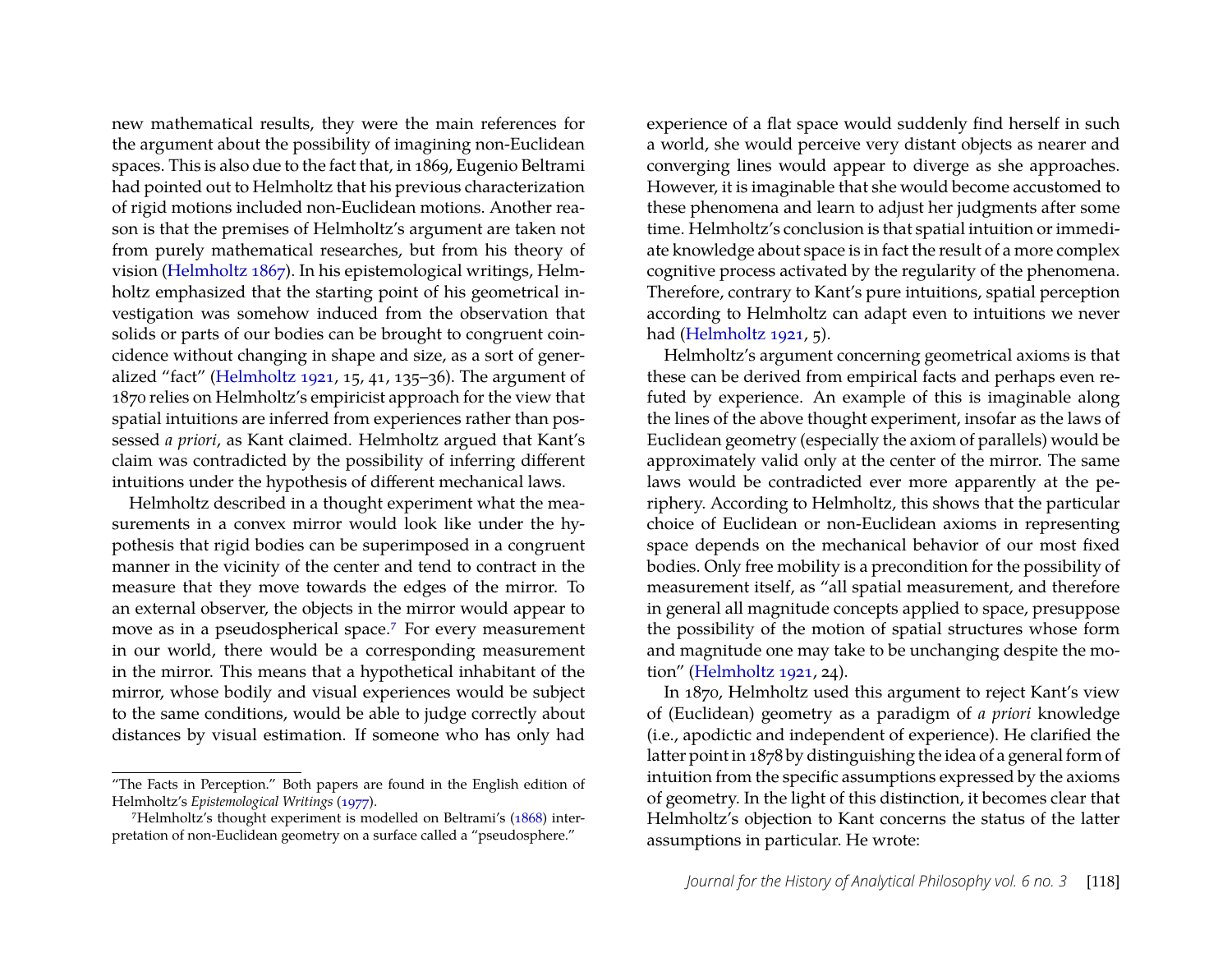I believe the resolution of the concept of intuition into the elementary processes of thought is the most essential advance in the recent period. This resolution is still absent in Kant, which is something that then also conditions his conception of the axioms of geometry as transcendental propositions. Here it was especially the physiological investigations on sense perception which led us to the ultimate elementary processes of cognition. These processes had to remain still unformulable in words, and unknown and inaccessible to philosophy, as long as the latter investigated only cognitions finding their expression in language. [\(Helmholtz 1921,](#page-15-10) 143)

This argument relates to the general, discursive concepts of traditional logic, which Kant contrasted with the single and immediate intuition of space in the Transcendental Aesthetic [\(Kant](#page-15-13) [1787,](#page-15-13) 40). A related question arises whether the same cognitive processes would find a more adequate representation in mathematical terms. Helmholtz himself proposed such a representation by identifying the structure of space as a three-dimensional manifold that satisfies the free mobility of rigid bodies.

Although the group-theoretical view of geometry was unavailable to Helmholtz, group theory presented itself as a natural candidate for a more precise articulation of his view. Firstly, it offered a model-based account of non-Euclidean measurements. Secondly, the above distinction between general and special assumptions about space seemed to find a more precise expression in terms of inclusion of one group of transformations into a larger group. Thirdly, there is evidence that Helmholtz deemed it more plausible that the idea of a generalized form of intuition would find an adequate expression in mathematical terms. He wrote in Appendix 3 of the printed version of the same lecture:

Kant's doctrine of the a priori given forms of intuition is a very fortunate and clear expression of the state of affairs; but these forms must be devoid of content and free to an extent sufficient for absorbing any content whatsoever that can enter the relevant form of perception. But the axioms of geometry limit the form of intuition of space in such a way that it can no longer absorb every thinkable

content, if geometry is at all supposed to be applicable to the actual world. If we drop them, the doctrine of the transcendentality of the form of intuition of space is without any taint. Here Kant was not critical enough in his critique; but this is admittedly a matter of theses coming from mathematics, and this bit of critical work had to be dealt with by the mathematicians. [\(Helmholtz 1921,](#page-15-10) 162–63)

In order to explore these ideas further, the following section discusses Klein's argument for a group-theoretical interpretation of Helmholtz's thought experiment. The idea of using group theory to clarify Helmholtz's distinction between general and specific properties of space is discussed in the following section. Finally, it will be argued that the emergence of the concept of group in this debate opens the door to a possible development of the Kantian theme in Helmholtz's considerations.

#### **2.2. Klein's reading of Helmholtz**

As mentioned earlier, Lie was the first to point out that Helmholtz's investigation of the foundations of geometry contained implicitly some group-theoretical considerations. However, Lie showed that Helmholtz's own considerations required substantial revisions, when reformulated in group-theoretical terms.

This section addresses the related question whether group theory offers a plausible interpretation of Helmholtz's epistemological argument about the geometrical presuppositions of measurement. According to philosophers such as Bertrand Russell, there was a clear distinction between the epistemological focus of Riemann's and Helmholtz's earlier investigations into the foundations of geometry and the more technical results of Klein's and Lie's works on projective geometry and group theory [\(Russell 1897,](#page-16-7) chap. 1). Russell maintained that it was only in a third phase of this debate that mathematicians such as Henri Poincaré, Moritz Pasch, and Giuseppe Veronese addressed the problem of the origin of geometrical concepts from a new epistemological perspective. However, independently of Poincaré's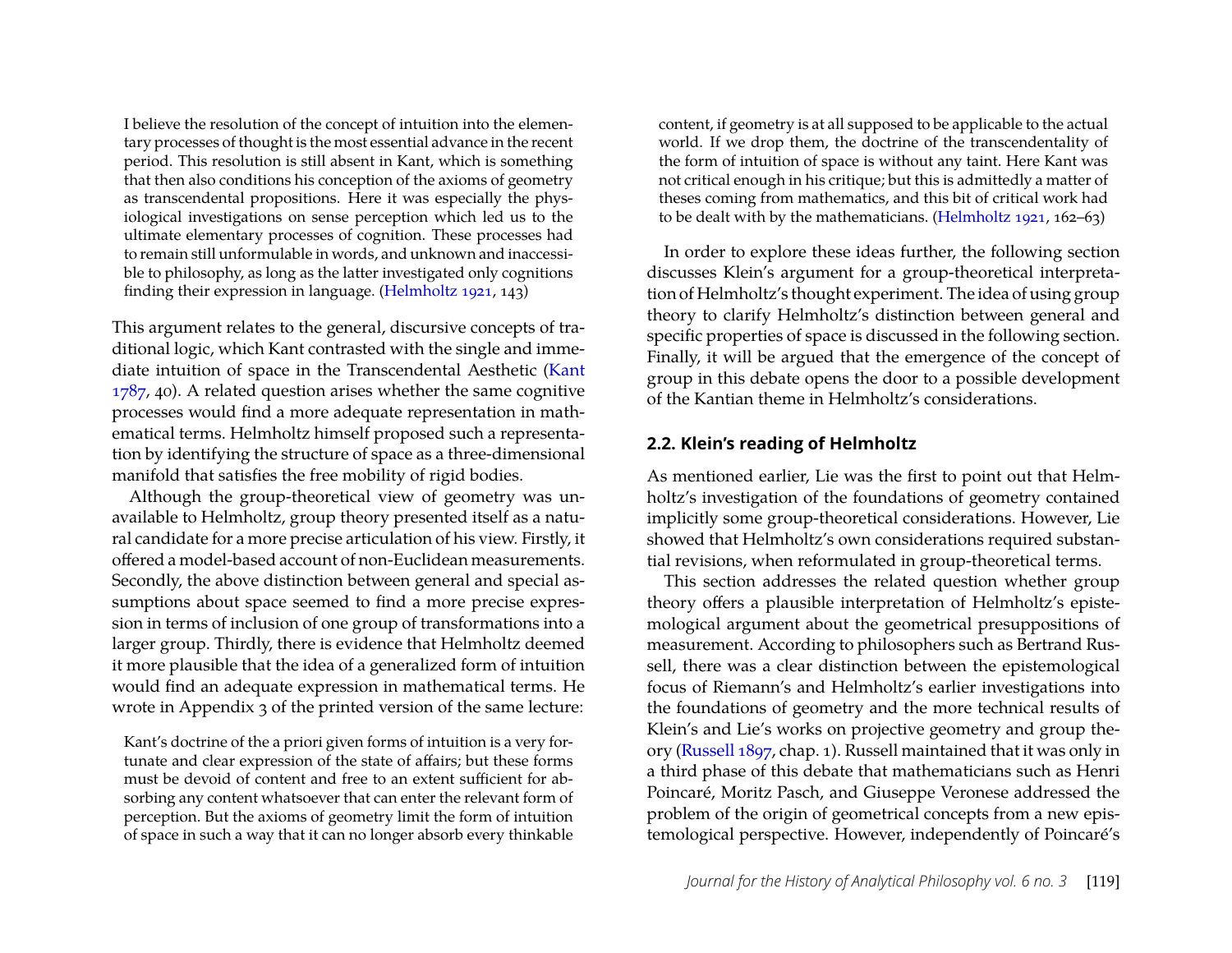better-known discussion, a group-theoretical reading of Helmholtz's epistemological argument was given by Klein in his review of the third volume of Lie's *Theorie der Transformationsgruppen*. Klein delivered this lecture to the Physico-mathematische Gesellschaft of the University of Kazan, when Lie was awarded the first Lobachevsky prize, in 1897.

Part of the reasons for the delayed reception of Klein's ideas is the delayed reception of his mathematical work on non-Euclid-ean geometry itself.<sup>[8](#page-5-0)</sup> Klein presented the first projective model of non-Euclidean geometry based on a projective metric in 1871. According to this model, geometries are classified into elliptic, hyperbolic, and parabolic. Klein laid down the fundamental ideas for a group-theoretical view of geometry in his "Vergleichende Betrachtungen über neuere geometrische Forschungen"  $(1872)$ <sup>[9](#page-5-1)</sup>, which is best known as the "Erlanger Programm," after Klein's appointment as a professor at the University of Erlangen in the same year. As the projective model of non-Euclidean geometry showed, geometrical properties can be characterized in different ways as the invariants relating to a particular group of transformations. For example, it is a well-known fact that displacements and rotations in Euclidean geometry do not alter such properties as distances, the measure of angles, parallelism, and the distinction between lines and curves. However, only the latter property is generally preserved by projections. Klein identified the group of transformations that is common to Euclidean and non-Euclidean geometries as collineations. He proved the equivalence of his earlier classification of geometries with the three cases of manifolds of constant curvature according to Beltrami's theory (i.e., more, less than and equal to 0, respectively) by identifying the corresponding transformation groups. It followed a proof that metrical projective geometry is independent

<span id="page-5-1"></span><span id="page-5-0"></span>8In what follows, I rely above all on [Hawkins](#page-15-14) [\(1984\)](#page-15-14) and [Rowe](#page-16-9) [\(1992\)](#page-16-9).

9Translated by Mellen W. Haskell as "A Comparative Review of Recent Researches in Geometry" (1892–1893).

of the theory of parallels, insofar as the axiom of parallels is valid only in the third case (i.e., in parabolic geometry).

Although the ideas of the Erlanger Programm have been considered to be very influential in retrospect, Klein himself did not draw much attention to it until only after the development of essential requirements for the implementation of such a project by other mathematicians, in particular Lie. So, it was not by chance that Klein especially emphasized the significance of the group-theoretical view for the theory of measurement in his review of Lie's work. Klein began by presupposing that the points in space can be represented by the 3-tuples of a continuous numerical manifold or Dedekind's axiom of continuity. In general, Klein conceived of axioms as "the postulates by which we read exact assertions into inexact intuition" [\(Klein 1890,](#page-16-10) 572). Klein maintained that each geometry deserves an axiomatic definition according to the group of transformations that acts upon its elements. Such a definition, in Klein's view, depends on "conceptual properties" independently of the particular and arbitrary choice of coordinates [\(Klein 1898,](#page-16-4) 588). The consideration of a transformation group entails a definition of the particular properties of figures as relative invariants. According to Klein, this is the "approach of metrical geometry, when the fact of the free mobility of rigid bodies (or the 'statements of congruence') is taken as primitive" [\(1898,](#page-16-4) 588). This indicates that Klein attributed to Helmholtz a group-theoretical approach to the foundation of metrical geometry.

However, in the second part of the paper, Klein showed how the same conclusions follow from the "geometrical foundations" of group theory independently of the presupposition of the numerical representation [\(Klein 1898,](#page-16-4) 593). In Klein's view, the formulation of postulates is justified by the fact that there is a lower limit to empirical measurement. Klein's approach to the problem of space emerges from the following consideration about the upper limit: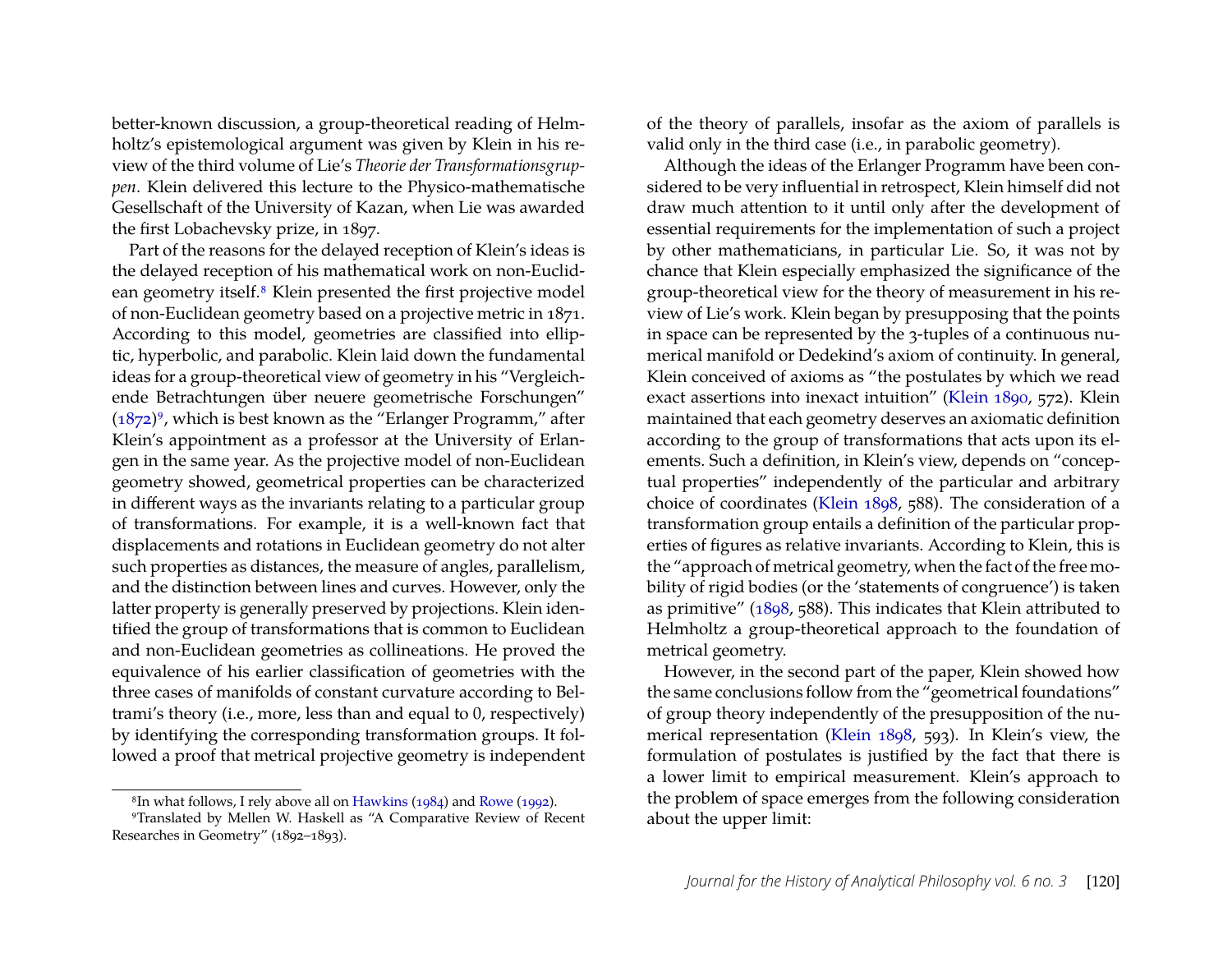Correspondingly, when it comes to taking into consideration the topologically different forms of space for the determination of the geometry of actual space, we are faced not so much with an arbitrary but with an inner consequence. Our empirical measurement has also an upper limit, which is given by the dimensions of the objects accessible to us or to our observation. What do we know about spatial relations in the infinitely large? To begin with, absolutely nothing. Therefore, we rely on the postulates that we formulate. I consider all of the different topological forms of space equally compatible with experience. The fact that we put first some of these forms of space in our theoretical considerations (i.e., the original types, that is, the properly parabolic, hyperbolic, and elliptic geometries) and finally select parabolic geometry (i.e., the usual Euclidean geometry), depends solely on the principle of economy. [\(Klein 1898,](#page-16-4) 595)

The problem under consideration consists of determining the class of all surfaces in elliptic, hyperbolic, and parabolic space that are locally isometric to the Euclidean plane.[10](#page-6-0) Klein restricted his consideration to the manifolds of constant curvature and singled out Euclidean geometry for reasons of simplicity, in a way that closely reminds one of [Poincaré](#page-16-11) [\(1898\)](#page-16-11). As pointed out by [DiSalle](#page-15-1) [\(2006\)](#page-15-1), this line of argument differs from Helmholtz's in one important consequence: for Helmholtz, the ultimate grounds for selecting the geometry of space are empirical rather than conventional. Nevertheless, Klein deemed the group-theoretical view "conceptual" in Helmholtz's sense, namely as implicit in but not univocally determined by the series of impressions associated with motions.<sup>[11](#page-6-1)</sup> For example, Klein introduced the distinction between metrical and projec-

tive geometry "not as arbitrary or indicated by the nature of the mathematical methods, but as corresponding to the actual formation of our space intuition, in which mechanical experiences (concerning the movement of rigid bodies) combine with experiences of visual space (concerning the different kind of projection of intuited objects)" [\(Klein 1898,](#page-16-4) 593). In this way, Klein's geometrical argument enabled him to avoid a classical objection against Helmholtz's approach, which found one of its clearest formulations in Poincaré:

For Helmholtz and Lie the matter of the group existed previously to the form, and in geometry the matter is a numeric manifold (*Zahlenmannigfaltigkeit*) of three dimensions. The number of dimensions is therefore posited prior to the group. For me, on the contrary, the form exists before the matter . . . We escape in this way also an objection which has often been made to Helmholtz and Lie. But your group, say these critics, presupposes space; to construct it you are obliged to assume a continuum of three dimensions. You proceed as if you already knew analytical geometry. [\(Poincaré](#page-16-11) [1898,](#page-16-11) 40)

Hyder sheds light on Helmholtz's reliance on analytic geometry by observing that, as a physicist, Helmholtz emphasized that numeric values were needed to pick out a system of rigid (self-identical) motions [\(Hyder 2009,](#page-15-2) 171). As pointed out by Hyder, this presupposition enabled Helmholtz to account for the possibility of determining congruence as a regulative demand in Kant's sense. However, it remains true that circularity would arise, if the numerical representation of space was to be taken as part of a fundamental analysis of space in terms of transformation groups.

Whereas Poincaré believed that this undermined Helmholtz's approach, Klein avoided circularity by showing that the foundation of metrical geometry based on the statements of congruence and the numeric representation of space can be rephrased from a geometrical point of view via the projective model of non-Euclidean geometry. According to Klein, this ultimately

<span id="page-6-0"></span> $10$ [Klein](#page-16-10)'s solution to this problem is found in Klein ( $1890$ ). This is known as a distinct problem of space, which is now called "Clifford-Klein" or "the problem of the form of space" [\(Torretti 1978,](#page-16-12) 151).

<span id="page-6-1"></span><sup>11</sup>It is worth adding that Klein reconsidered his earlier argument after Einstein's general relativity by admitting that the form of space in the infinitely large may depend on the distribution of matter [\(Klein 1928,](#page-16-13) 270; see also [Torretti 1978,](#page-16-12) 152).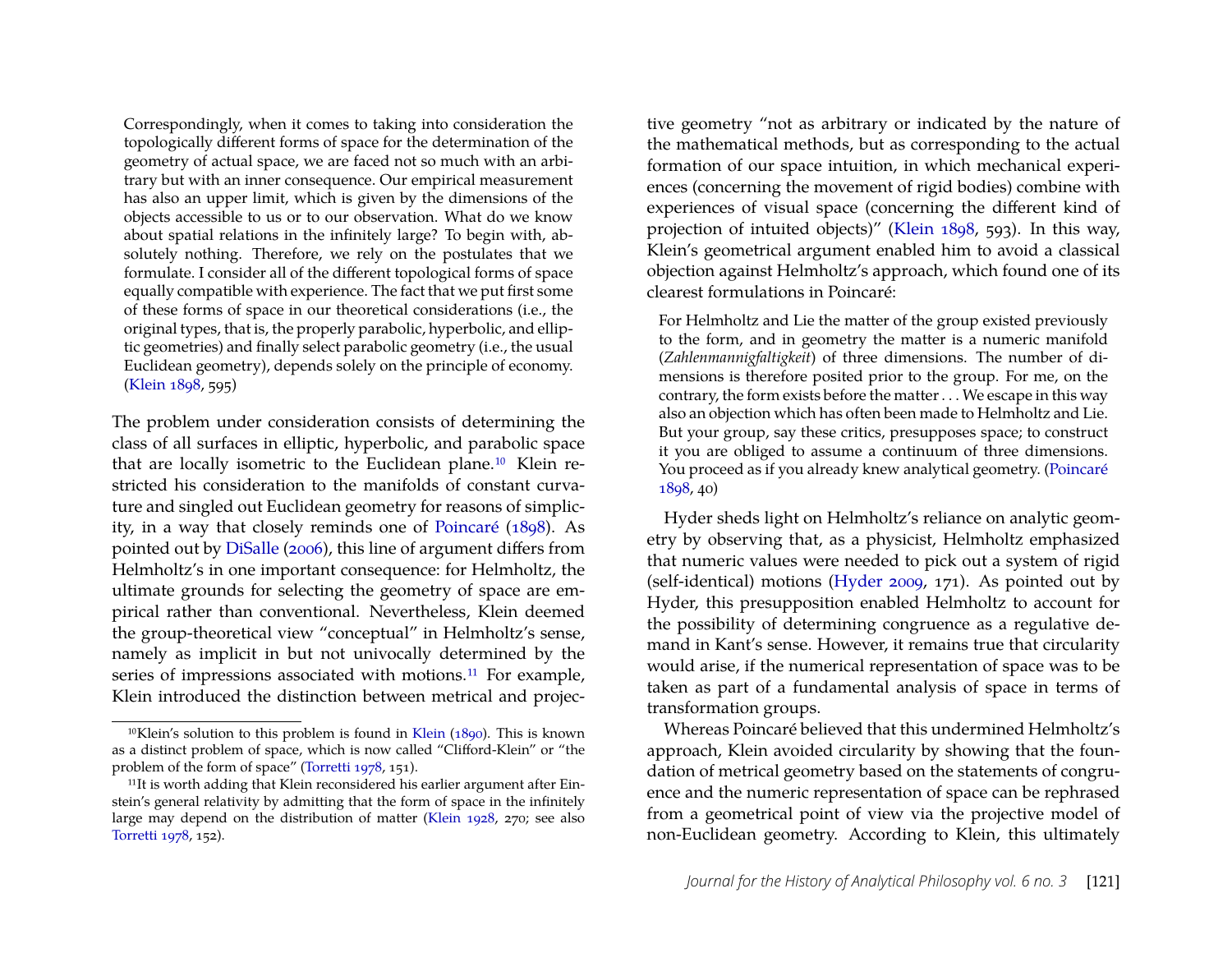depends on the general scope of the mathematical reasoning at work in the foundation of measurement. With regard to Helmholtz's reasoning, Klein traced back a geometrical point of view to Helmholtz's physiology of vision as follows:

Helmholtz was presumably far from the typical projective way of thinking (in the sense of von Staudt). It must be added that, in the years of Helmholtz's mathematical work, projective geometry was usually considered to be a special field; the insight into its foundational meaning for every geometrical speculation was not widespread at all. Or maybe Helmholtz, as a natural scientist, was fundamentally reluctant towards the abstraction that lies at the foundation of projective geometry. In the introduction to his Göttingen notice from 1868 he distances himself from a foundation of geometry that would put forward the properties of visual space, because even the blind can acquire correct representations of space. Interestingly, this is in contrast though with the fact that Helmholtz himself is continuously led to deal with projective questions by his extensive optical investigations. He deals with these questions by auxiliary means of his own invention, but also sometimes by means of general reasoning. [\(Klein 1898,](#page-16-4) 598)

Not only does Helmholtz foreshadow the projective and grouptheoretical view of geometry according to Klein, but the passage above suggests that there is some continuity between Helmholtz's psychological considerations on spatial intuitions and the generalization to mathematical reasoning. Along these lines, Klein maintained that his model of non-Euclidean geometry provides an adequate interpretation of Helmholtz's thought experiments about free mobility in a hyperbolical space. The fundamental ideas of Helmholtz's argument find a precise expression by saying that the measurements in our world and the corresponding measurements in the mirror belong to the larger group of collineations [\(1898,](#page-16-4) 599).

This example sheds further light on Klein's view of geometrical knowledge as based on axioms, where axioms impose conceptual constraints on imprecise intuitions. Klein relies on the general level of mathematical reasoning to justify, in addition, the introduction of ideal elements—which play a fundamental role in projective geometry—and the axiom of continuity, which enables the observer to postulate a bijective correspondence be-tween points and numbers in measurement [\(Klein 1898,](#page-16-4) 594).<sup>[12](#page-7-0)</sup>

Klein's reading of Helmholtz certainly accounts for the relevance of Helmholtz's psychological investigations to his geometrical reasoning. However, it is not clear to what extent Helmholtz himself met Klein's requirement of idealization. Nor did Klein discuss the status of what Helmholtz, referring to Kant, called the form of spatial intuition. If it were to be characterized in terms of imprecise empirical intuitions, the form of intuition would lose its general character. If identified with the full-blown mathematical analysis of a projective metric, such a form would lose its immediacy and would coincide fundamentally with conceptual thinking. The latter option is suggested by Helmholtz's remark about the resolution of intuition into intellectual processes and inspired several strategies for an intellectualization of intuition in neo-Kantianism. The following section contrasts Schlick's fundamental objection to this tradition with Cassirer's strategy.

#### **3. Schlick and Cassirer**

The group-theoretical articulation of space was called into question after Einstein's general relativity for two main reasons. Firstly, in the above classification of the geometries that figure as possible candidates for the representation of physical space there is no place for the hypothesis of a variable curvature. However, the latter hypothesis received an unexpected application in Einstein's space-time theory. Secondly, and more fundamen-

<span id="page-7-0"></span><sup>&</sup>lt;sup>12</sup>This axiom does not feature in Helmholtz's considerations. However, in [Helmholtz](#page-15-15) [\(1887\)](#page-15-15) he explains that approximation suffices for the purposes of physics even without using irrational numbers.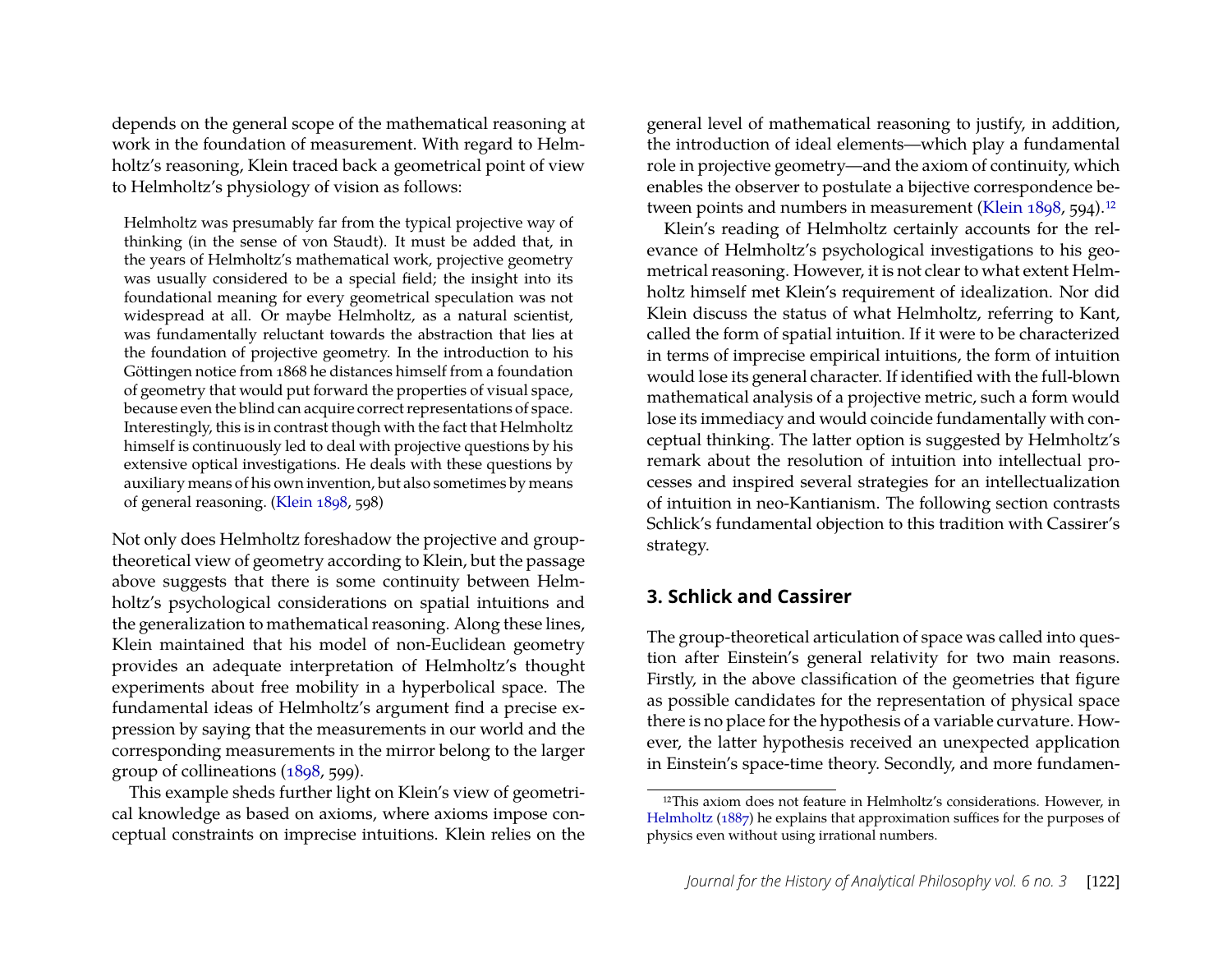tally, the traditional approach to the problem of space failed to account for the possibility that the geometry of physical space depends on empirical factors. Klein's and Poincaré's conjecture was that a comparison of geometries alone would suffice to determine which hypothesis would be the most convenient. On the contrary, the curvature of space-time in Einstein's gravitation theory depends on the distribution of matter. If a general form of space in the Kantian sense is to be distinguished from the specific properties of space in relativistic physics, a further generalization to the invariants of Einstein's space-time theory is required.[13](#page-8-1)

A comparison between the classical and the relativistic problem of space is beyond the purposes of this paper. This section focuses on the related question whether, nevertheless, the articulation of space in terms of transformation groups provides a plausible interpretation of Helmholtz's ideas.

#### <span id="page-8-0"></span>**3.1. Specific or general properties of space?**

Schlick distanced himself from the received interpretation of Helmholtz in his comments on the centenary edition of Helmholtz's *Schriften zur Erkenntnistheorie* [\(1921\)](#page-15-10),<sup>[14](#page-8-2)</sup> which was published by Schlick himself in collaboration with the physicist Paul Hertz. In what follows, I will refer to Schlick's comments on "Die Tatsachen in der Wahrnehmung," namely, the central work for the articulation of Helmholtz's view of the form of intuition.[15](#page-8-3) On the one hand, Schlick and Hertz referred to Lie for a rigorous solution of the problem of space via explicitly group-theoretical considerations. On the other hand, Schlick denied that the same kind of considerations account for Helmholtz's distinction between the general form of intuition and the properties that are being specified as geometrical axioms. After drawing this distinction, Helmholtz provided a few examples of axioms of ordinary (i.e., Euclidean) metrical geometry: between two points only one straight line is possible; through any three points a plane can be placed; through any point only one line parallel to a given line is possible [\(Helmholtz 1921,](#page-15-10) 128). However, he did not clarify with further examples what properties exactly would count as more general. According to Helmholtz, it should be possible to derive the "most essential features" of spatial intuition from the order of what exist "one beside another." As a further step, we learn to compare magnitudes "by observing congruence of the touching hand with parts or points of the surfaces of bodies, or congruence of the retina with parts and points of the retinal image" [\(1921,](#page-15-10) 127). So, the question arises whether such knowledge can be given an axiomatic formulation in the light of later mathematical developments. Schlick admitted that modern geometers tended to answer this question affirmatively, although not everyone agreed on the particular axiomatization. Lie and Klein identified the more general structure of space that results from Helmholtz's distinction as a projective metric, which would include Euclidean and non-Euclidean geometries as special cases. [Russell](#page-16-7) [\(1897\)](#page-16-7) identified the common properties of Euclidean and non-Euclidean geometries as continuity, homogeneity, and having a finite number of dimensions in projective geometry (without a metric). [Poincaré](#page-16-11) [\(1898\)](#page-16-11) ruled out both interpretations by identifying the only "qualitative" geometry as the *analysis situs*.[16](#page-8-4)

<span id="page-8-1"></span><sup>13</sup>Famously, Hermann Weyl worked on such a generalization from 1918 to 1923. See [Ryckman](#page-16-0) [\(2005\)](#page-16-0) for a detailed discussion of Weyl's work and its relation to the Kantian tradition.

<span id="page-8-3"></span><span id="page-8-2"></span><sup>14</sup>Translated by Malcom F. Lowe as *Epistemological Writings* [\(1977\)](#page-15-11).

<sup>15</sup>Schlick commented on Helmholtz's most philosophical papers (i.e., [Helm](#page-15-7)[holtz 1870,](#page-15-7) 1878) while leaving to Paul Hertz the comments on Helmholtz's mathematical papers [\(Helmholtz 1868,](#page-15-5) 1887). It might be objected that such a division obscures the connection between the philosophical and the mathematical aspects of Helmholtz's work. In the following, I suggest that this partly depends on Schlick's own attempt to clarify the different aspects of Helmholtz's notion of space.

<span id="page-8-4"></span><sup>&</sup>lt;sup>16</sup>The "analysis situs" or "science of position" in which Poincaré himself made essential contributions is known today as "topology."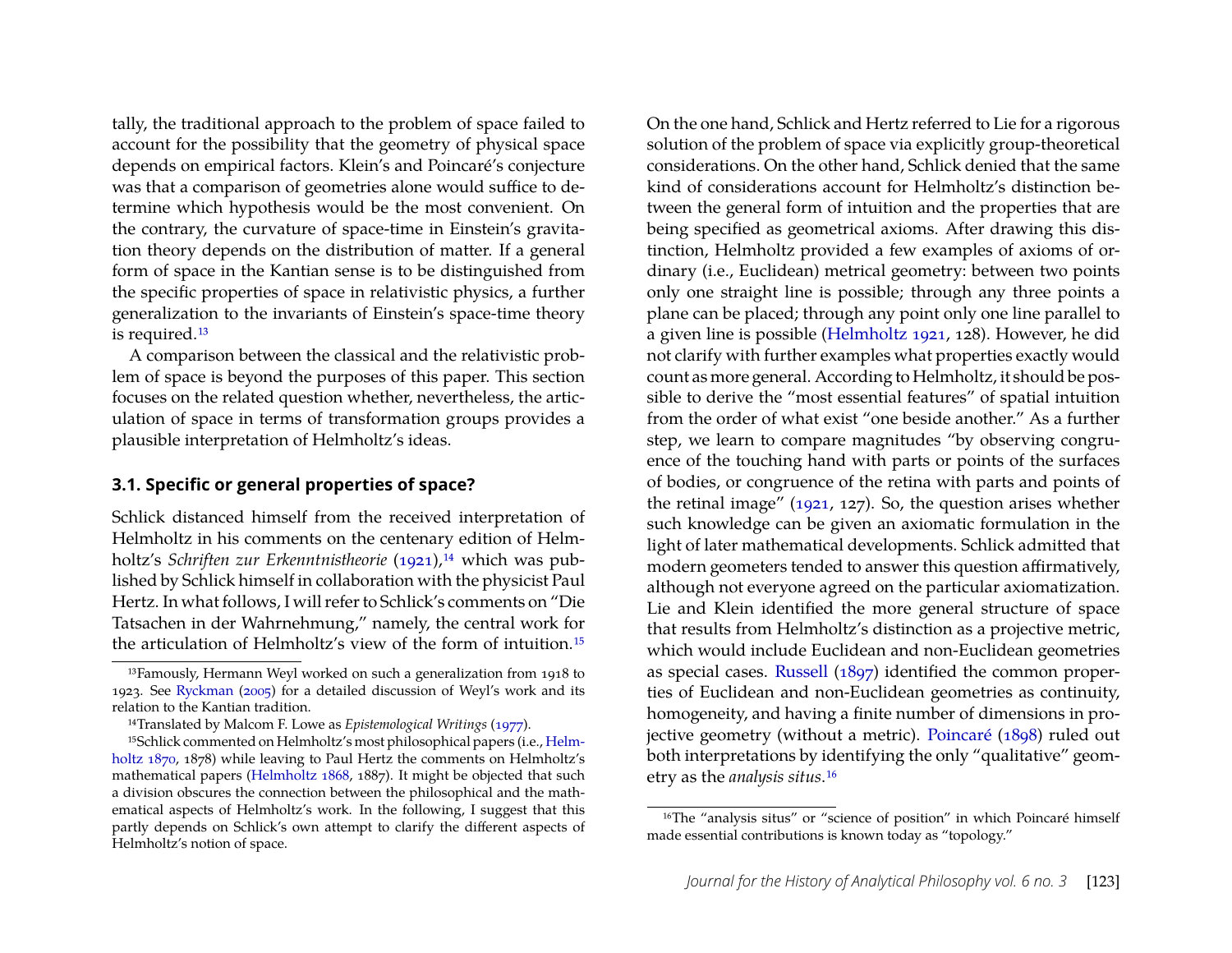Schlick advocated a wholly different interpretation, for two reasons. Firstly, in order to uphold Helmholtz's distinction, "the 'general form' will have to be understood as the indescribable psychological component of spatiality which is imbued in sense perception" (Schlick in [Helmholtz 1921,](#page-15-10) 172–73). Secondly, Schlick called into question Helmholtz's distinction between the form and the matter of spatial intuition. What Helmholtz called "form" belongs to the content of intuition in the Kantian sense. For example, Helmholtz compared spatial intuition to the color system. However, only space and time are forms of intuition according to Kant. In Schlick's view, a more consistent naturalization would reduce spatial intuition to sensuous contents. The result of such a reduction is what Schlick identified as a subjective spatial intuition or acquaintance with the spatiality of sense perception. Insofar as the physical concept of space can be characterized mathematically, Schlick identified the latter with a formal construction (Schlick in [Helmholtz 1921,](#page-15-10) 167).<sup>[17](#page-9-0)</sup>

In other words, in order to uphold Helmholtz's distinction, Schlick rejected another important aspect of his conception of space, that is the view that the formation of spatial concepts—as in Kant's theory of space—offers an account for the applicability of geometry in physics. It was in virtue of this aspect that Helmholtz called Kant's doctrine of the *a priori* given forms of intuition "a very clear expression of the state of affairs" in the above quote. In the changed context of Schlick's interpretation, on the one hand, axioms were introduced as arbitrary assumptions, whose consistency with one other had to be proved according to David Hilbert's axiomatic method. The same method enabled the definition of geometric objects as the abstract terms that stand in the relations established by the axioms. On the other hand, the physico-mathematical representation of spacetime that is presupposed by Einstein's theory of measurement was in contradiction with the approximately Euclidean space of our everyday experiences: modern physics has gone over to the assumption of non-Euclidean metrics and ascribed to space a variable measure of curvature (Schlick in [Helmholtz 1921,](#page-15-10) 185). Schlick therefore deemed a favorable interpretation of Helmholtz the view that our (empirical) intuitions would adapt to the non-Euclidean metrics under different physical laws. However, under this assumption, nothing remains of Kant's *a priori* intuition, which in Kant's original sense of "a priori" would be universally valid and necessary (see Schlick in [Helmholtz 1921,](#page-15-10) 181 n 60). In order to account for presuppositions of measurement such as Helmholtz's definition of "rigidity," Schlick advocated Poincaré's geometrical conventionalism, according to which it has to be stipulated that some physical bodies satisfy free mobility.

As Friedman pointed out, Schlick's reading of Helmholtz presupposes scientific and mathematical concepts that were unavailable to Helmholtz himself. More importantly, Schlick tended to ascribe to Helmholtz his own philosophical assumptions about causal realism, which are sometimes inconsistent with Helmholtz's view of empirical knowledge. According to Friedman: "In the physiological optics Helmholtz comes very close to the view that lawlike relations among our sensations arrived at by inductive inferences in accordance with the principle of causality or the lawlikeness of nature—are constitutive of their relationship to an external world" [\(Friedman 1997,](#page-15-0) 33). Friedman goes on to argue that the final piece of the puzzle was Helmholtz's mathematical contribution to the Helmholtz-Lie problem of space. This enabled him to distinguish between the general concept of space, which is a precondition for the possibility of measurement, on the one hand, and the different metrical geometries that depend on experience, on the other. Ryckman summarized the same argument by saying that: "Helmholtz

<span id="page-9-0"></span><sup>17</sup>See [Neuber](#page-16-14) [\(2012\)](#page-16-14) on the development of this argument in Schlick's thought. The above distinction between phenomenal and physical space goes back to [Schlick](#page-16-15) [\(1916\)](#page-16-15) and remains a tenet throughout his later views.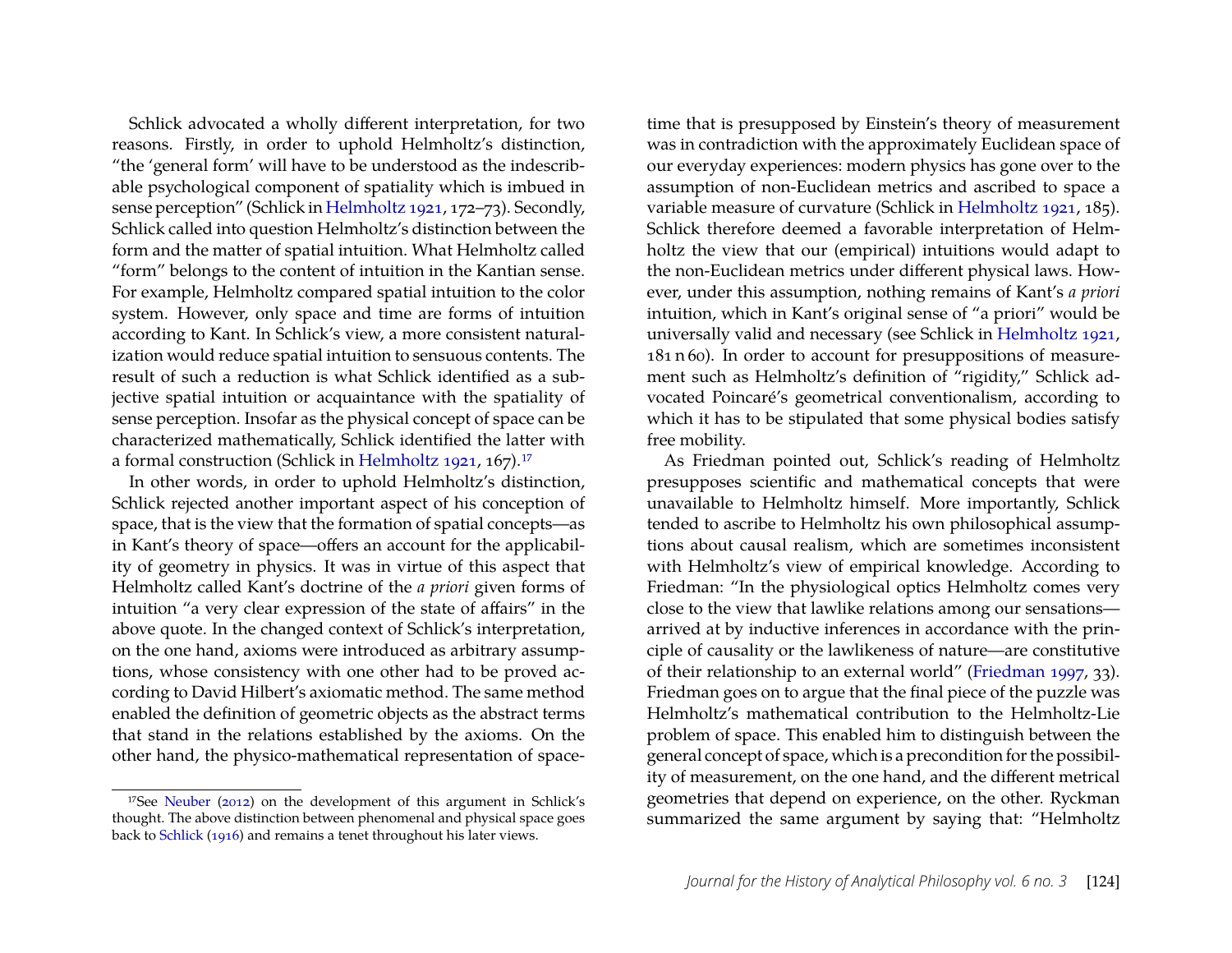argued against the Kantian philosophy of geometry while retaining an inherently Kantian theory of space" [\(Ryckman 2005,](#page-16-0) 73–74). It follows that geometrical conventionalism is not the only consistent reading of "rigidity" in Helmholtz's sense. The notion of a rigid body is "*constitutive* of the concept of congru-ence on which geometrical measurement rests" [\(2005,](#page-16-0) 71).

However, it remains true that Schlick formulated a compelling objection, when it comes to clarifying the supposed properties of what Helmholtz calls the general form of intuition: once such properties have been given a precise mathematical formulation, it is not clear what distinguishes them from the more specific properties, which Helmholtz identifies as geometrical axioms. Such a difficulty is still present in the literature, where several interpretations have been proposed. Some interpreters put at the center the abstract notion of a differentiable manifold, which they deem an intellectualized representation of our natural knowledge about space [\(Torretti 1978,](#page-16-12) 166). It follows from this reading that the general properties of space can be stated by the axioms of analytic geometry, although these were not part of the traditional axioms of metrical geometry, which for Helmholtz are empirical [\(Torretti 1978,](#page-16-12) 166–67; [Lenoir 2006,](#page-16-16) 201). Others point out that "Helmholtz's intuition of space is richer than Schlick's, because it operates with the free mobility of rigid bodies and therefore includes the idea of constant curvature of space" [\(Pulte 2006,](#page-16-17) 198). This characterization, however, would be too narrow to account for the variably curved space-time of general relativity. To put it in group-theoretical terms, given the possibility of generalizing spatial concepts to ever more abstract invariants, the problem arises of clarifying which invariants should be "free of content" enough for the purposes of measurement.

#### **3.2. Articulating the concept of space as an ongoing process**

One possible strategy for dealing with the problem posed by Helmholtz is to identify a privileged class of hypotheses concerning the structure of actual space among all the logical possibilities. Given the fact that several geometries would be equally compatible with experience, our choice will depend ultimately on rational grounds (e.g., the principle of the economy of thought in the above quote from Klein, or simplicity, according to Poincaré[18](#page-10-0)). Cassirer defended the same strategy in *Substanzbegriff und Funktionsbegriff* [\(1910\)](#page-15-16). However, he substantially revised his argument in his later work, *Zur Einstein'schen Relativitätstheorie* [\(1921\)](#page-15-17).[19](#page-10-1) Here, Cassirer admitted that the above strategy proved to be insufficient for the solution to the relativistic problem of space. So now he identified the "a priori" of space as the more general function of spatiality that finds its expression in the line element of a Riemannian space [\(Cas](#page-15-18)[sirer 1923,](#page-15-18) 433). Such *a priori* knowledge allows for the variably curved space-time of Einstein's gravitation theory, insofar as no specific metrical structure has to be attached to space itself.

While Cassirer's argument takes into account the revolutionary aspect of Einstein's theory, it has been objected that not much remains of what Kant called "a priori." Schlick wrote in the concluding argument against a mathematical formulation of

<span id="page-10-0"></span><sup>18</sup>Poincaré's position is best known as geometrical conventionalism, with regard to his thesis that one geometry cannot be more "true" than another, but only more "convenient" [\(Poincaré 1898,](#page-16-11) 42). Poincaré's conventions, however, are not arbitrary. In the same paper, for example, he goes on to argue that "reason has its preferences," although these are not as "imperative" as Kant's aprioricity: "It has its preferences for the simplest because, all other things being equal, the simplest is the most convenient" [\(1898,](#page-16-11) 42). According to Poincaré, Euclidean geometry is simpler, because only the Euclidean group has the translations as a normal subgroup.

<span id="page-10-1"></span><sup>19</sup>Both works are found in the English edition of Cassirer's *Substance and Function and Einstein's Theory of Relativity* [\(1923\)](#page-15-18).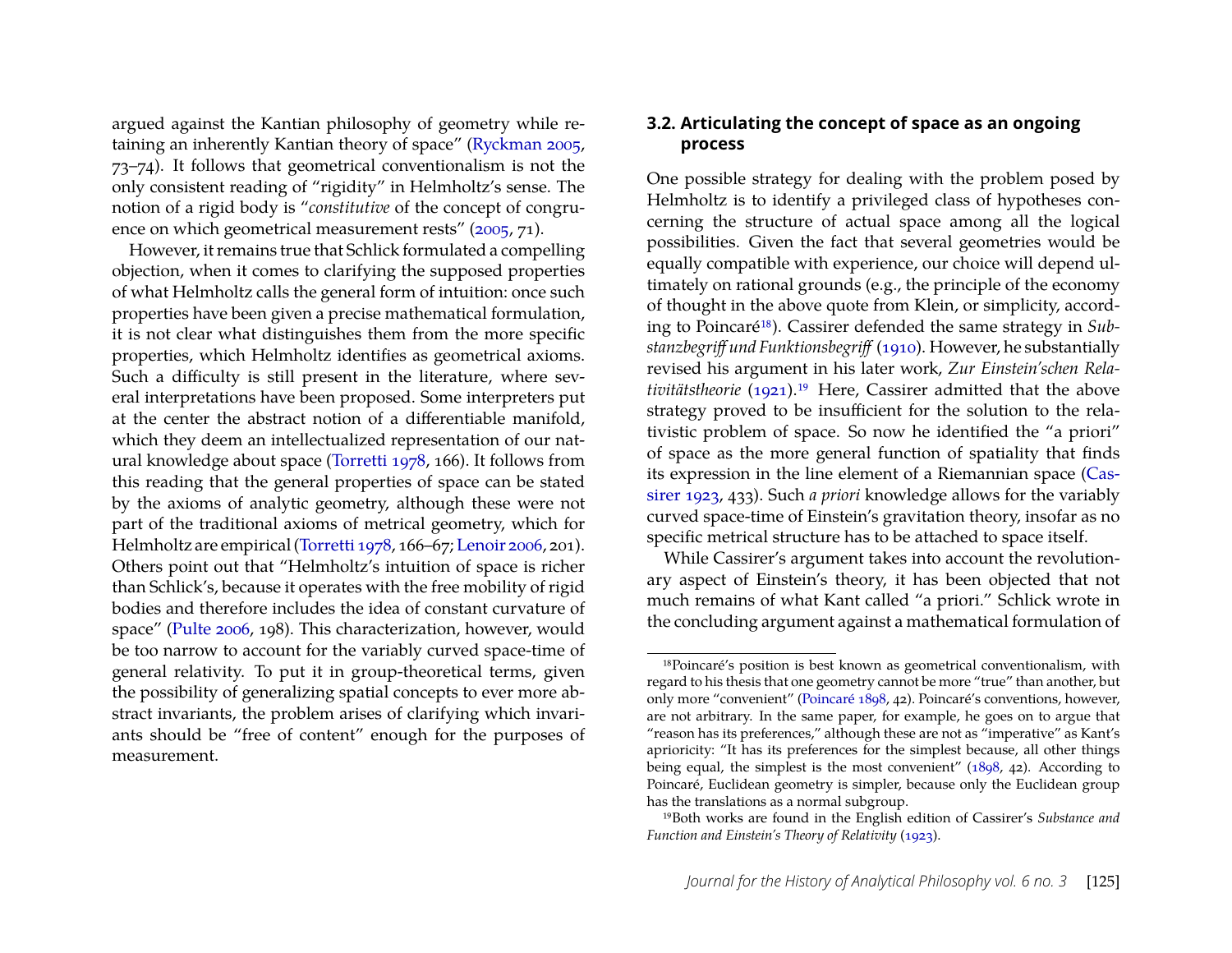the distinction between general and specific properties of space:

Some neo-Kantians (as P. Natorp, E. Cassirer) have tried to conceive of the a priori nature of spatial intuition in the genuine sense of Kant (thus not in Helmholtz's psychological interpretation), but such that it does not comprise the stipulation of some or other specific Euclidean or non-Euclidean geometry. They seem, however, to be defeated by their effective failure to say what are the a priori laws of spatial intuition which, in their opinion, then still remain. (Schlick in [Helmholtz 1921,](#page-15-10) 173)

More generally, Cassirer's earlier philosophical project of a neo-Kantian philosophy of mathematics that would account for the applicability of some parts of mathematics seemed to be called into question. As observed by [Heis](#page-15-19) [\(2011\)](#page-15-19), Cassirer's mature philosophy of mathematics seems to focus on the problem of a unitary account of "pure mathematics" instead. The grouptheoretical articulation of space plays nonetheless a central role both in Cassirer's early neo-Kantianism and in the later developments of his philosophy of mathematics (see [Ihmig 1997\)](#page-15-20). Important sections of the *Philosophy of Symbolic Forms* are devoted to the same topic. Some of Cassirer's latest papers and lectures from the American period are devoted to the concept of group (in [Cassirer 2010\)](#page-15-21).

Without attempting to provide a comprehensive discussion of this complicated issue here, I will limit myself to drawing attention to another work that is worth considering for Cassirer's final position on the problem of space, that is, the fourth volume of *Das Erkenntnisproblem in der Philosophie und Wissenschaft der neueren Zeit: Von Hegels Tod bis zur Gegenwart*. The original version of this work dates back to 1940; however, it first appeared in English translation in [1950.](#page-15-6)

Considering the formation of geometrical concepts in modern geometry, Cassirer called into question the idea of the necessary applicability of geometry in the received view. The loss of certainty followed from the transformation of mathematics from the science of specific objects (i.e., numbers and magnitudes) to the study of structures. Paraphrasing a passage from Klein's *Vorlesungen über die Entwicklung der Mathematik im 19. Jahrhundert*, Cassirer deems the concept of group "characteristic of a wholly intellectual mathematics that has been purged of all intuition; of a theory of pure forms with which are associated not quantities or their symbols, numbers, but intellectual concepts, products of thought, to which actual objects or their relations *may*, but *need* not, correspond" [\(Cassirer 1950,](#page-15-6) 30). What is counterintuitive about these kinds of concepts is that geometrical properties can be determined univocally only relating to transformation groups. Absolute distances and the measure of angles, for examples, are invariant under translations, which form a normal subgroup of the Euclidean or "principal" group, after Klein's terminology. However, Klein's projective model of non-Euclidean geometry of 1871 shows that the same properties are altered by collineations. Therefore, [Klein](#page-16-8) [\(1872\)](#page-16-8) claimed that the task of geometry in general is not to study the properties of particular figures, but, given a manifold and a transformation group on it, to investigate the properties that are invariant under this group. It follows that every geometry is equivalent when it comes to its truth. Cassirer observed that, nevertheless, geometrical concepts can be ordered from the more specific to the most general according to their relative invariants. Affine transformations form a larger group than translations, insofar as they map lines to lines and preserve the relations of parallelism. Collineations preserve only such properties as, of points: to lie on the same line, of curves: to be a conic. Finally, the transformation of the *analysis situs* can turn even straight lines into curves [\(Cassirer 1950,](#page-15-6) 33–34).

In Schlick's view, the same fact about the progressive abstraction of modern geometry is in open contradiction to the supposed necessity and generality of Kant's *a priori* intuitions: not only is intellectual mathematics wholly detached from spatial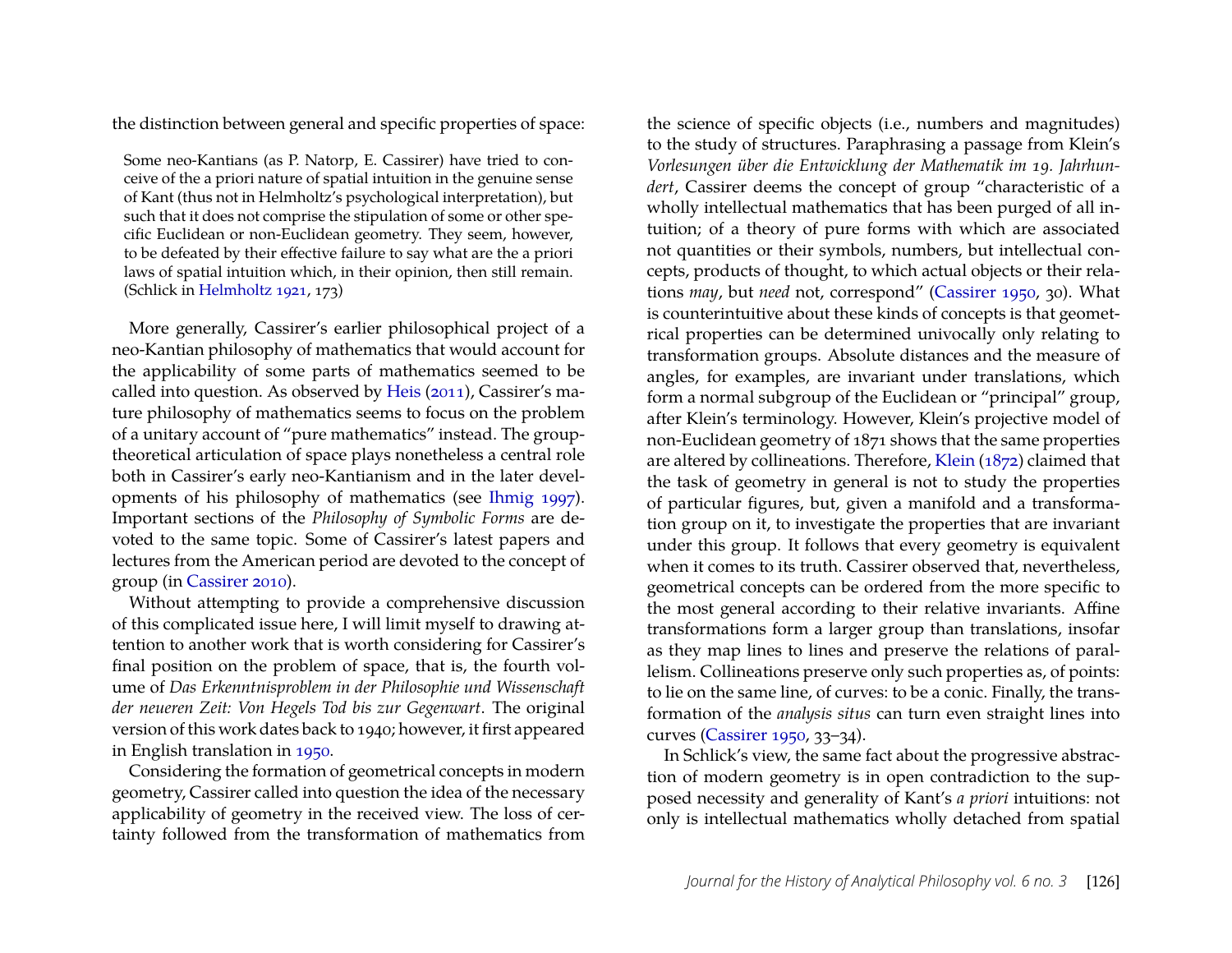intuitions, but it is also insufficient to deal with the epistemological problem of space. According to Schlick's conventionalism, simplicity offers a selection criterion only when the whole system of science is considered, which accounts for the use of non-Euclidean geometry in general relativity.

Although Cassirer fundamentally agreed with the latter consequence of Schlick's argument, he relied on group-theoretical considerations to reintroduce epistemic constraints on the classification of geometrical concepts. The reason for this is twofold. On the one hand, group theory offers a unified perspective on geometry as part of intellectual mathematics. On the other hand, the structure of geometrical concepts tells us something about the concept of space and how we should proceed in the empirical investigation of spatial relations:

In proportion as geometrical concepts gain in elegance and precision, the "world of space" is transformed for us, and other and deeper strata come to light. "The gradual separation of affine and projective geometry from metric," says Klein, "may be compared with the procedure of the chemist, who isolates increasingly valuable constituents from a compound by using constantly stronger analytical reagents; our reagents are first affine and then projective transformations." The analogy lies in this, that in progressing from metric to affine and projective geometry we lay bare, deeper and deeper layers of spatial forms because we reach those basic spatial elements that prove invariant not only with respect to the relatively limited transformations of the "principal group," but to those going on and on without end. [\(Cassirer 1950,](#page-15-6) 34)

What can be anticipated *a priori* is not a more or less general form of space as given once and for all, but, firstly, the very fact that the investigation of spatial concepts reveals several layers of forms, corresponding to the required degree of precision of measurement. The space of sense perception, for example, approximates the geometrical properties of a Euclidean space. However, the generalized form of spatial intuition studied by Helmholtz and the space-time of special relativity correspond to the larger group of collineations. Secondly, according to Cassirer, the history of science shows a tendency to achieve higher standards of precision, since increased precision in the formation and specification of mathematical concepts, and thus increased idealization, proceeds without limit. Riemannian manifolds of variable curvature, for example, appeared to be purely analytical speculations before general relativity. In Cassirer's eyes, the application of Riemannian geometry in relativistic physics, however unprecedented, confirmed a general historical tendency [\(Cassirer 1923,](#page-15-18) 440–42).

Cassirer agreed with Helmholtz's empiricist philosophy of geometry that the concept of the form of intuition can and has to be generalized in the light of scientific developments. Nevertheless, in reconsidering the necessity and general validity of *a priori* knowledge with regard to the formation of geometrical concepts, Cassirer opened the door to a transcendental argument.

As Patton noticed, Helmholtz's epistemology in general poses the problem of justifying the construction of systems of signs that do not map onto the known properties of the objects considered independently: what justifies the scientist in her belief that the theory nonetheless describes the phenomena as represented in the sign system? Patton summarizes Helmholtz's answer by saying that "we must trust that the regularities of nature that that system describes map on to regularities in nature" [\(Patton 2009,](#page-16-18) 284–85). Following Cohen, Cassirer addressed the same problem by taking the *a priori* knowledge that is implicit in the history of science as a condition of experience in the Kantian sense.

Cassirer makes this point particularly clear in the following consideration about the group-theoretical reading of Helmholtz's derivation of spatial concepts:

Helmholtz' exposition was based in particular on the concept of group, though he had not grasped this idea so definitely nor ap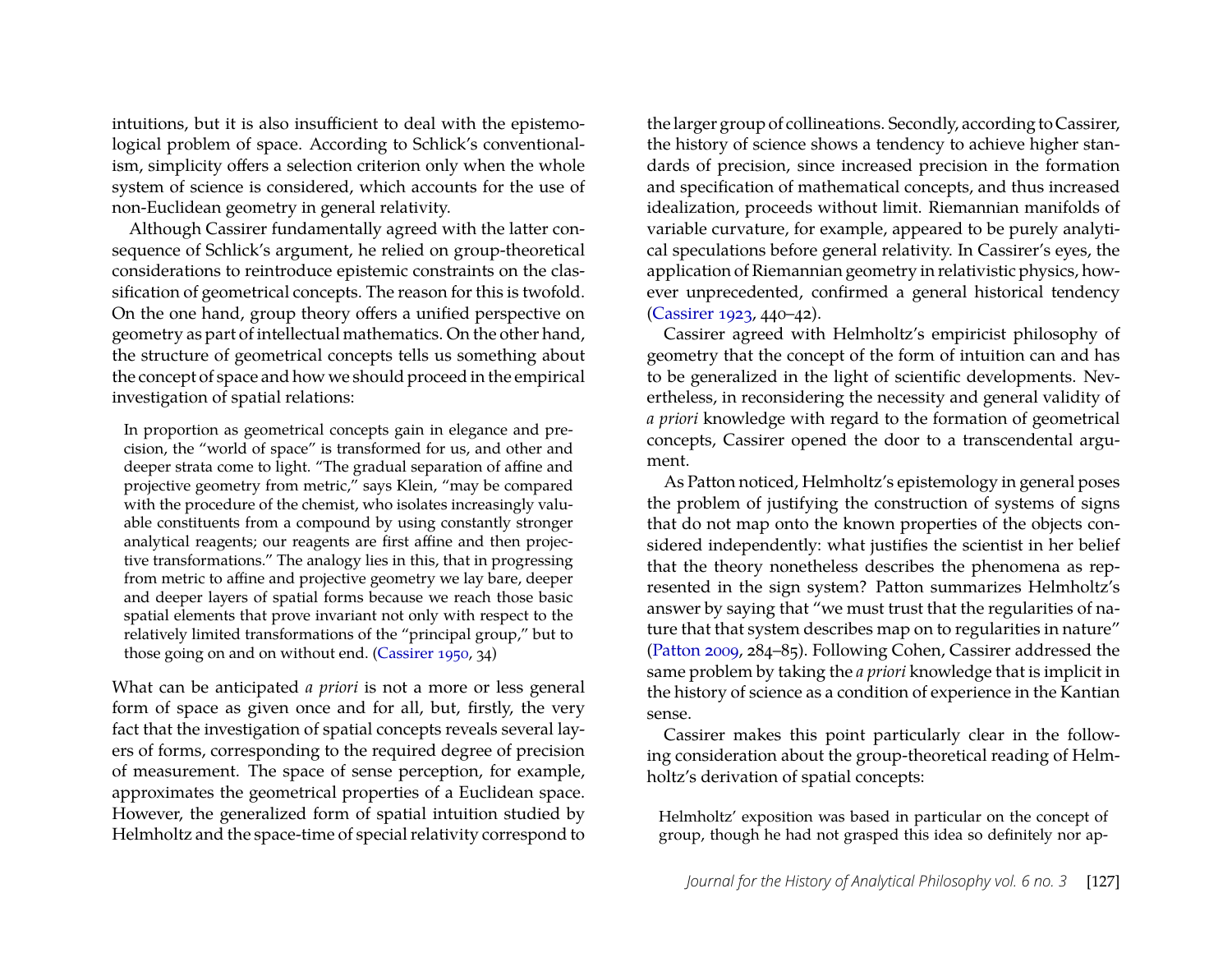plied it so explicitly as did Lie and Klein afterward. It was shown that in a three-dimensional space of constant curvature displacements are possible that depend upon six parameters; thus there is a sextuply infinite variety of movements. But now the point of difficulty in the problem, from an epistemological standpoint, was shifted. In order to obtain a trustworthy insight respecting the meaning and origin of the various systems of axioms it is no longer enough to analyze the idea of space; it is essential to keep in mind the group concept itself. And in that regard we are in a most favorable position, for the logical character of group theory is hardly in doubt, being immediately obvious from its applications and its evolution. [\(Cassirer 1950,](#page-15-6) 42)

Cassirer refers to Poincaré for a clarification of the idealizing process that leads from our experiences with solid bodies to the mathematical concept of group. Regarding the question whether the general properties of space thus derived can receive an adequate formulation in terms of axioms as well, Cassirer relies on the following definition of axiom, which is borrowed from Klein's *Elementarmathematik vom höheren Standpunkte aus* [\(1925,](#page-16-19) vol. 2: 202): "The axioms of geometry are, as I believe, not arbitrary but rational propositions that in general are occasioned by the perception of space and are regulated as to their individual content on the grounds of their purposiveness" (in [Cassirer](#page-15-6)  $1950, 43$  $1950, 43$ ).  $20$ 

#### **4. Concluding Remarks**

The earlier discussions suggest that Helmholtz's empiricist approach led quite naturally to the idea of using the concept of group as a primitive notion to articulate the concept of space. However, several problems emerged from the later attempts to provide Helmholtz's reasoning with a more precise mathematical formulation. The first is that the approach of metrical geometry adopted by Helmholtz cannot provide a complete analysis of the concept of space or there would be a problem of circularity with such an analysis, if it would tacitly presuppose knowledge of analytic geometry (in particular of the properties that depend on the numeric representation of space). Poincaré's geometrical conventionalism offers a possible solution to this problem by introducing all metrical concepts on a top-down approach, as stipulations based on an explicit axiomatic formulation. However, as pointed out by Schlick, it will be impossible to provide a consistent description of the most essential properties attributed to spatial intuition by Helmholtz, and generally our intuitive notion of space will have nothing to do with the construction of the physico-mathematical concept of space.

I argued that a different way to overcome the charge of circularity can be traced back to the earlier reception of Helmholtz's idea by Lie and especially Klein, who had developed himself a twofold approach to mathematical structures: from the geometrical viewpoint of projective geometry, on the one hand, and under the assumption of 3-tuples of real numbers to represent space, on the other. In Klein's view, the outcomes of both approaches are translatable into one another, because the formation of mathematical concepts rests ultimately on rational grounds (i.e., the introduction of the conceptual postulates that regulate the relations within a particular domain). In Klein's methodology, this approach enabled the clarification of the relations between different branches of mathematics and the discovery of new applications. Cassirer spelled out some of the philosophical implications of Klein's structuralist methodology by interpreting the concept of group as an *a priori* concept in the sense of Marburg neo-Kantianism, namely, a presupposition for the formation of spatial concepts that reveals itself historically.

Two further problems have been emphasized by Schlick's objections against the group-theoretical characterizations of Helm-

<span id="page-13-0"></span><sup>20</sup>I have slightly modified the English translation of *Zweckmäßigkeitsgründe* in order to render the epistemological significance that Klein and Cassirer attach to this term.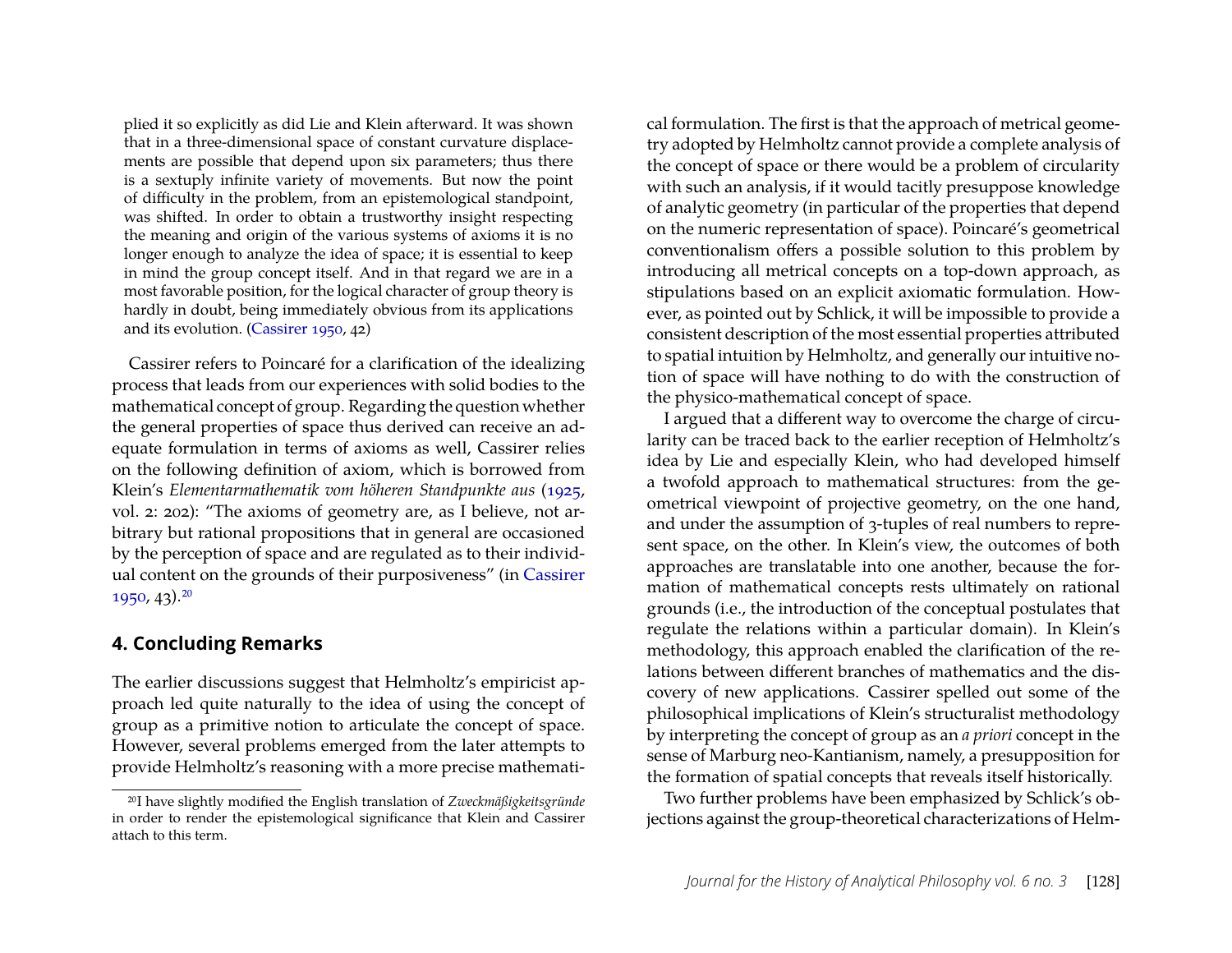holtz's mathematical reasoning given in retrospect by Lie, Klein, Poincaré and still taken for granted in most of the literature. First, would such a characterization be consistent with Helmholtz's distinction between spatial intuitions and geometrical axioms? Second, even if a distinction between more and less general characteristics can be made in terms groups and subgroups of transformations, it remains unclear what properties exactly should be included in the general ones in order to account for the preconditions for the possibility of measurement. How do we know that the generalized form of intuition is the right one and will not be replaced by a more general or even completely different form?

I believe that the interpretative issue whether the characterization of Helmholtz's foundation of measurement via the projective model of non-Euclidean geometry would be at least consistent with what Helmholtz says can be answered affirmatively based on the textual evidence considered earlier.

I have looked at Cassirer for a possible way to overcome the second, more complex issue whether generalizing the form of intuition is a viable strategy for dealing with the foundations of measurement. A thorough discussion of Schlick's concerns about such a strategy would require us to say much more about how Cassirer accounts for generalization in science also in connection with his philosophical interpretation of general relativity. I have relied on his account of group-theoretical geometry from 1940 here, because, in this connection, he draws particular attention to the heuristic aspect of mathematical researches such as Riemann's and Klein's. The same aspect finds a powerful expression in the modern way to articulate space by laying down a group of transformations, along with a variety of possible combinations, instead of immutable truths. So, the fact that it might be problematic to provide a list of characteristics of the form of space that are supposed to be valid once and for all, as pointed out by Schlick, does not prove problematic to Cas-

sirer's account. While Cassirer admits that the generalization can proceed without an end, he imposes an epistemic constraint on the generalizing process, insofar as idealization is guided by the idea of exploring new hypotheses. This is the tendency that Cassirer drew back to Helmholtz's generalization of the form of intuition, and that, according to him, found confirmation in the revolutions of twentieth-century physics.

#### **Acknowledgements**

This research has received funding from the European Research Council (ERC) under the European Union's Horizon 2020 research and innovation programme (grant agreement No. 715222). I am grateful to Georg Schiemer and my colleagues in Vienna for their support and advice on my research. I wish to thank Lydia Patton, Scott Edgar, Jeremy Heis and an anonymous referee for their very helpful comments on a previous draft of this paper. I also wish to remark that the current paper is my own work, and no one else is responsible for any mistakes in it.

> **Francesca Biagioli** University of Vienna francesca.biagioli@univie.ac.at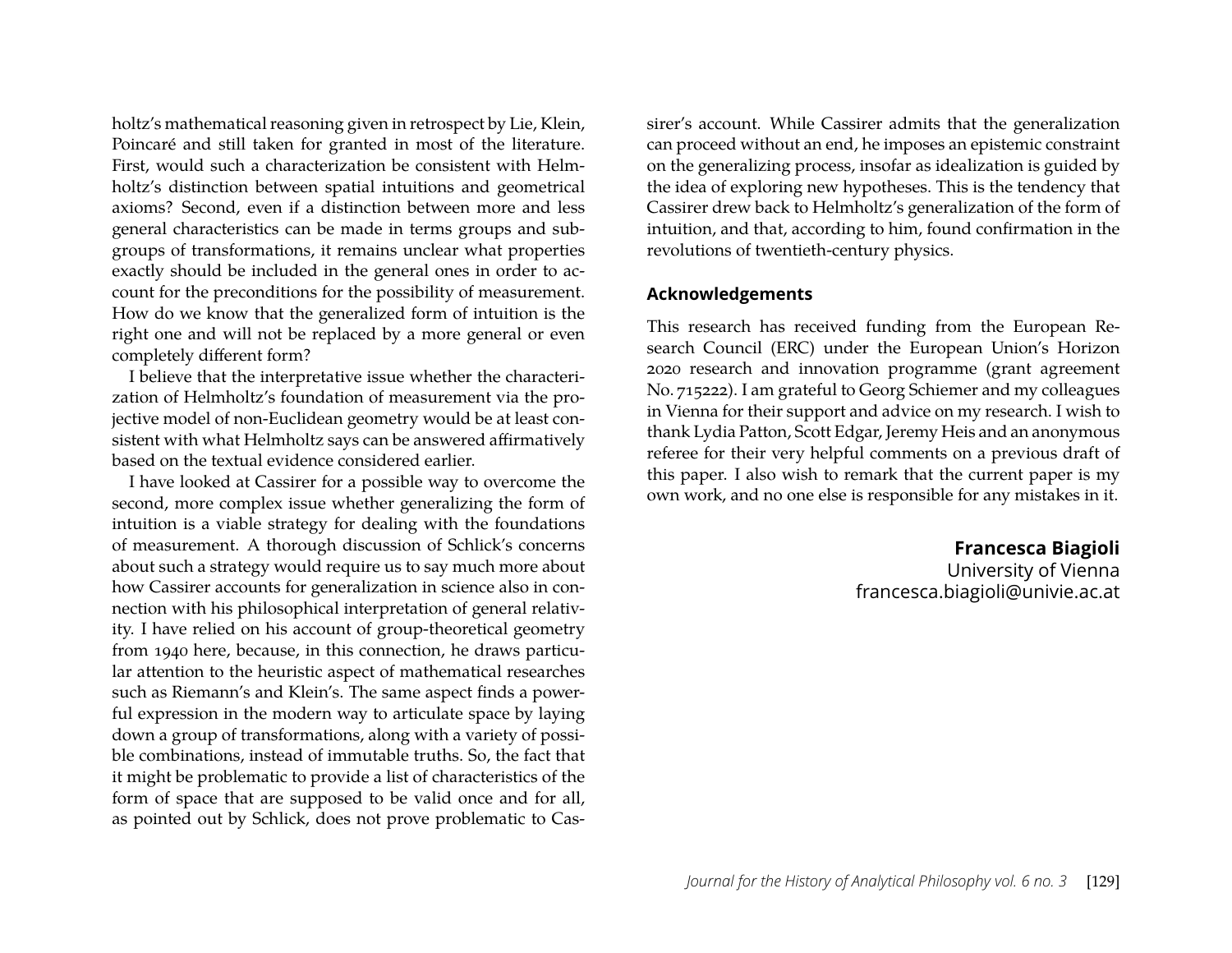#### **References**

- <span id="page-15-12"></span>Beltrami, Eugenio, 1868. "Saggio di interpretazione della geometria non-euclidea." *Giornale di Matematiche* 6: 284–322.
- <span id="page-15-4"></span>Biagioli, Francesca, 2014. "Hermann Cohen and Alois Riehl on Geometrical Empiricism." *Hopos* 4: 83–105.
- <span id="page-15-3"></span>, 2016. *Space, Number, and Geometry from Helmholtz to Cassirer*. Cham: Springer.
- <span id="page-15-16"></span>Cassirer, Ernst, 1910. *Substanzbegriff und Funktionsbegriff: Untersuchungen über die Grundfragen der Erkenntniskritik*. Berlin: B. Cassirer. English translation in [Cassirer](#page-15-18) [\(1923\)](#page-15-18), pp. 1–346.
- <span id="page-15-17"></span>, 1921. *Zur Einstein'schen Relativitätstheorie: Erkenntnistheoretische Betrachtungen*. Berlin: B. Cassirer. English translation in [Cassirer](#page-15-18) [\(1923\)](#page-15-18), pp. 347–465.
- <span id="page-15-18"></span>, 1923. *Substance and Function and Einstein's Theory of Relativity*, translated by M. C. Swabey and W. C. Swabey. Chicago: Open Court.
- <span id="page-15-6"></span>, 1950. *The Problem of Knowledge: Philosophy, Science, and History since Hegel*, translated by W. H. Woglam and C. W. Hendel. New Haven: Yale University Press.
- <span id="page-15-21"></span>, 2010. *Vorlesungen und Vorträge zu philosophischen Problemen der Wissenschaften 1907–1945*, edited by J. Fingerhut, G. Hartung, and R. Kramme. Hamburg: Meiner.
- <span id="page-15-1"></span>DiSalle, Robert, 2006. "Kant, Helmholtz, and the Meaning of Empiricism." In [Friedman and Nordmann](#page-15-22) [\(2006\)](#page-15-22), pp. 123–39.
- <span id="page-15-0"></span>Friedman, Michael, 1997. "Helmholtz's *Zeichentheorie* and Schlick's *Allgemeine Erkenntnislehre*." *Philosophical Topics* 25: 19–50.
- <span id="page-15-22"></span>Friedman, Michael and Alfred Nordmann, eds., 2006. *The Kantian Legacy in Nineteenth-Century Science*. Cambridge, MA: MIT Press.
- <span id="page-15-14"></span>Hawkins, Thomas, 1984. "The *Erlanger Programm* of Felix Klein: Reflections on Its Place in the History of Mathematics." *Historia Mathematica* 11: 442–70.
- <span id="page-15-19"></span>Heis, Jeremy, 2011. "Ernst Cassirer's Neo-Kantian Philosophy of Geometry." *British Journal for the History of Philosophy* 19: 759–94.
- <span id="page-15-9"></span>Helmholtz, Hermann von, 1867. *Handbuch der physiologischen Optik*. Leipzig: Voss.
- <span id="page-15-5"></span>, 1868. "Über die Tatsachen, die der Geometrie zugrunde liegen." Reprinted in [Helmholtz](#page-15-10) [\(1921\)](#page-15-10), pp. 38–55.
- <span id="page-15-7"></span>, 1870. "Über den Ursprung und die Bedeutung der geometrischen Axiome." Reprinted in [Helmholtz](#page-15-10) [\(1921\)](#page-15-10), pp. 1– 24.
- <span id="page-15-8"></span>, 1878. "Die Tatsachen in der Wahrnehmung." Reprinted in [Helmholtz](#page-15-10) [\(1921\)](#page-15-10), 109–52.
- <span id="page-15-15"></span>, 1887. "Zählen und Messen, erkenntnistheoretisch betrachtet." Reprinted in [Helmholtz](#page-15-10) [\(1921\)](#page-15-10), 70–97.
- <span id="page-15-10"></span>, 1921. *Schriften zur Erkenntnistheorie*, edited by P. Hertz and M. Schlick. Berlin: Springer. Translated into English as [Helmholtz](#page-15-11) [\(1977\)](#page-15-11).
- <span id="page-15-11"></span>, 1977. *Epistemological Writings*, translated by M. Lowe, edited by R. Cohen and Y. Elkana. Dordrecht: Reidel.
- <span id="page-15-2"></span>Hyder, David, 2009. *The Determinate World: Kant and Helmholtz on the Physical Meaning of Geometry*. Berlin: De Gruyter.
- <span id="page-15-20"></span>Ihmig, Karl-Norbert, 1997. *Cassirers Invariantentheorie der Erfahrung und seine Rezeption des "Erlanger Programms"*. Hamburg: Meiner.
- <span id="page-15-13"></span>Kant, Immanuel, 1787. *Critik der reinen Vernunft*, 2nd ed. Riga: Hartknoch.